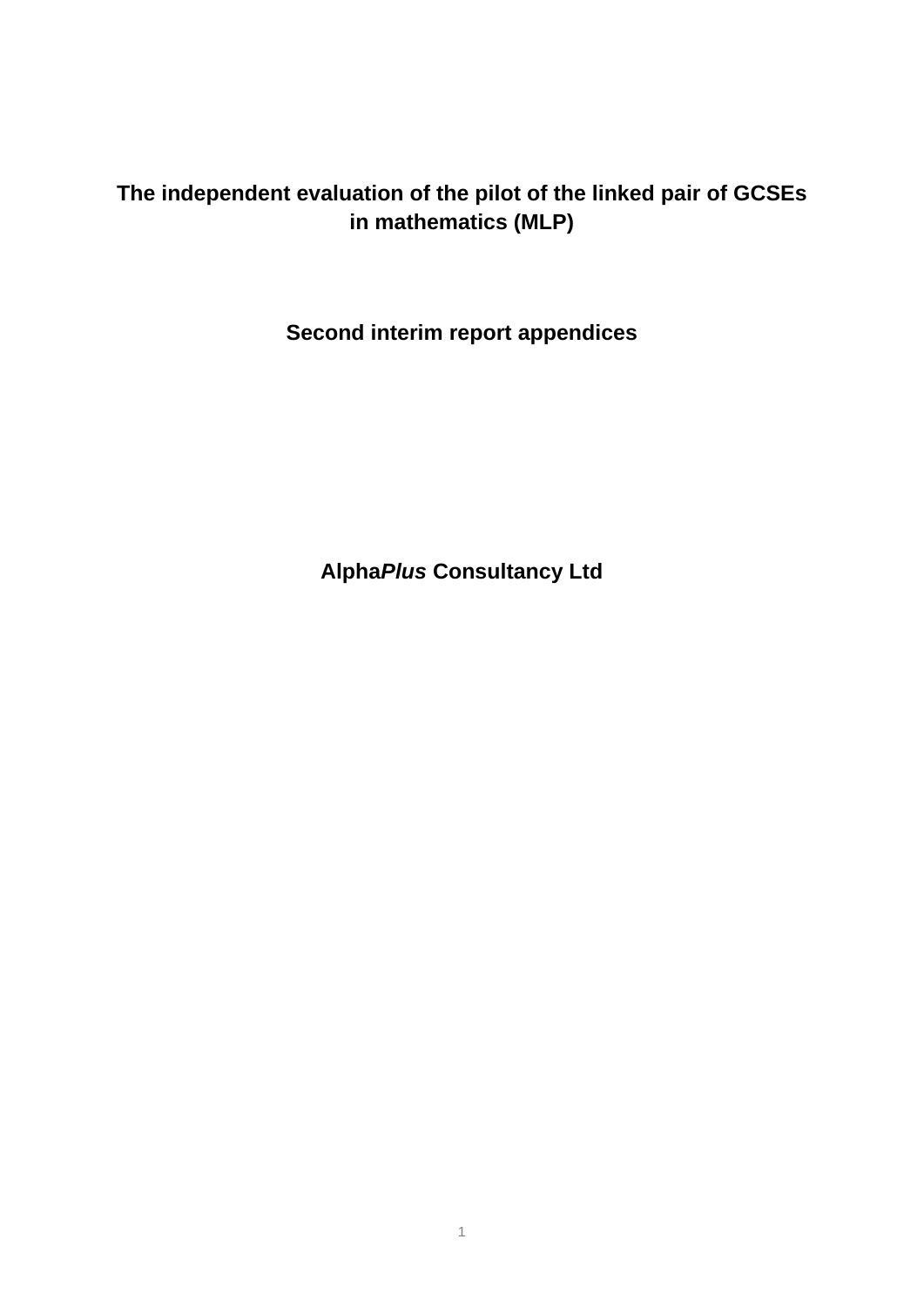# **Contents**

| 1.1<br>1.2                                           |                                                                                                                                                                                                                               |
|------------------------------------------------------|-------------------------------------------------------------------------------------------------------------------------------------------------------------------------------------------------------------------------------|
|                                                      |                                                                                                                                                                                                                               |
|                                                      |                                                                                                                                                                                                                               |
|                                                      |                                                                                                                                                                                                                               |
| 4.1<br>4.2<br>4.3<br>4.4<br>4.5<br>4.6<br>4.7<br>4.8 |                                                                                                                                                                                                                               |
|                                                      |                                                                                                                                                                                                                               |
| 5.1<br>5.2<br>5.3<br>5.4<br>5.5<br>5.6<br>5.7        |                                                                                                                                                                                                                               |
|                                                      | Case-study pilot centre characteristics and demographic information  4<br>NPD data- demographics of the MLP cohort and the mainstream cohort 15<br>NPD data- breakdown of demographic information by awarding organisation 19 |

### **Table of tables**

| Table 1: A breakdown of case-study centre characteristics centres visited in autumn 2011 4                                                                          |
|---------------------------------------------------------------------------------------------------------------------------------------------------------------------|
| Table 2: Number of staff and students spoken to, and focus groups/lesson observations<br>undertaken, during the MLP case-study pilot centre visits in autumn 2011 5 |
| Table 3: A breakdown of joint-offer (MLP & single GCSE) centre characteristics, where                                                                               |
| Table 4: Regional spread of joint-offer (MLP & single GCSE) centres, where heads of                                                                                 |
| Table 5: A breakdown of single-GCSE-only centre characteristics, where heads of                                                                                     |
| Table 6: Regional spread of single-GCSE-only centres, where heads of mathematics were                                                                               |
| Table 7: Table showing proportion of candidates that are eligible to receive free school                                                                            |
| Table 8: Table showing proportion of candidates with special educational needs variables 15                                                                         |
| Table 9: Table showing proportion of candidates where English is not their first language . 16                                                                      |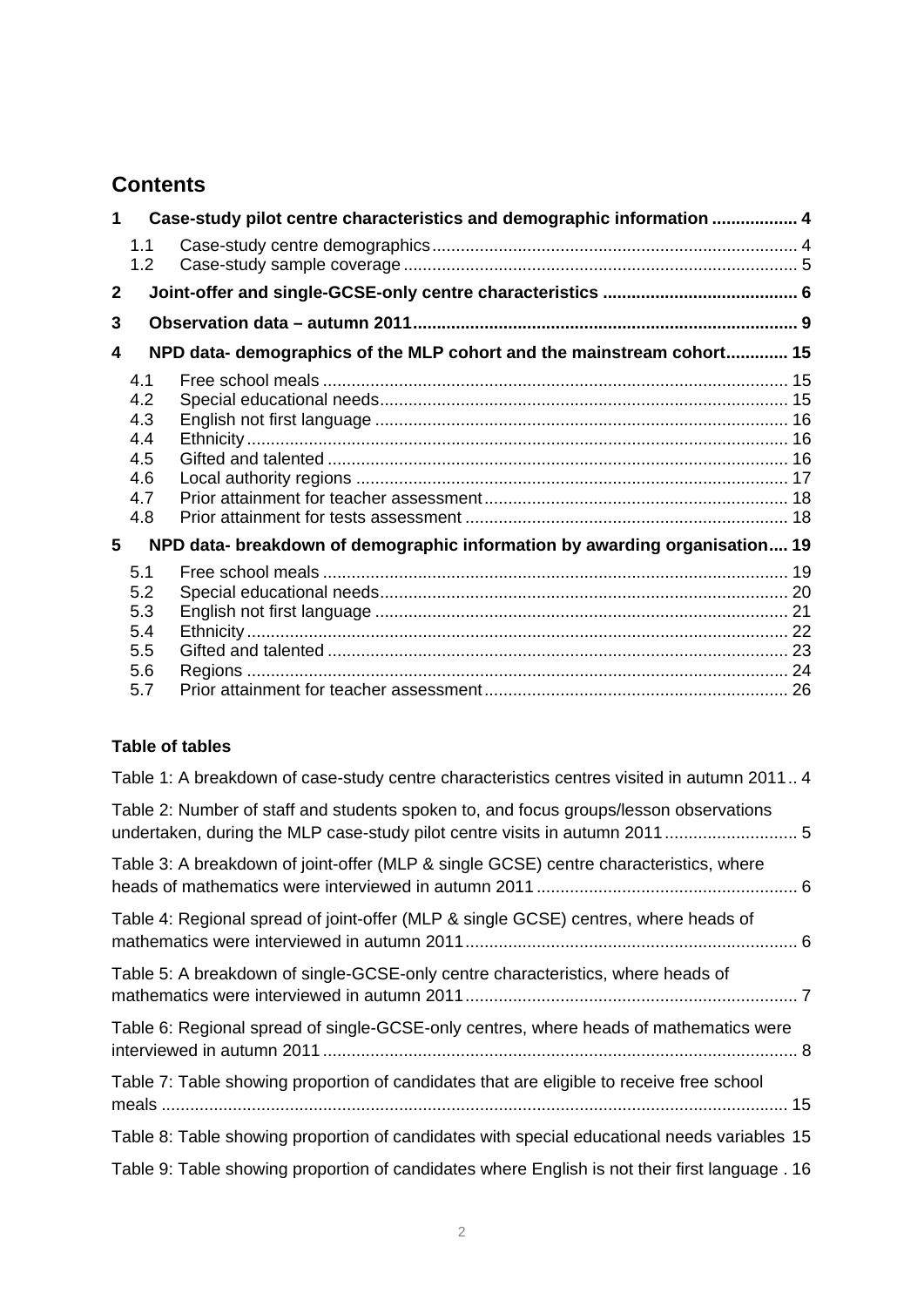# **Table of Figures**

| Figure 3: Moderated score recorded on summary table lesson 22 and 23 10  |  |
|--------------------------------------------------------------------------|--|
| Figure 4: Moderated score recorded on summary table lesson 24 and 25 11  |  |
| Figure 5: Moderated score recorded on summary table lesson 26 and 27 11  |  |
| Figure 6: Moderated score recorded on summary table lesson 28 and 29 12  |  |
|                                                                          |  |
|                                                                          |  |
| Figure 9: Moderated score recorded on summary table lesson 32 and 33 13  |  |
| Figure 10: Moderated score recorded on summary table lesson 34 and 35 14 |  |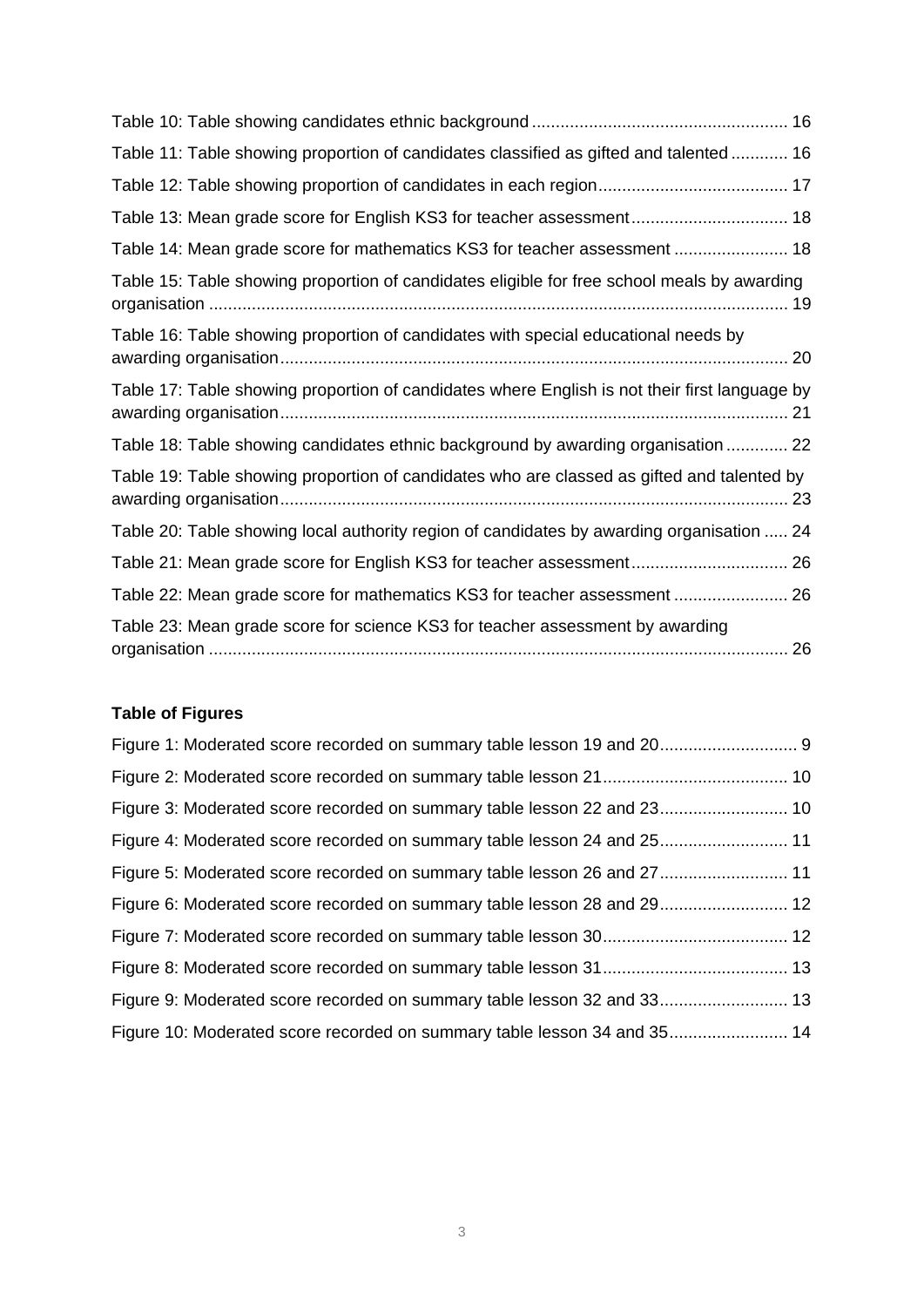# <span id="page-3-0"></span>**1 Case-study pilot centre characteristics and demographic information**

# **1.1 Case-study centre demographics**

| Table 1: A breakdown of case-study centre characteristics centres visited in autumn 2011 |  |
|------------------------------------------------------------------------------------------|--|
|------------------------------------------------------------------------------------------|--|

| <b>Pilot</b><br>centre<br>number | <b>Type of school</b>           | Selective/<br>non-<br>selective | <b>School</b><br>category      | <b>Region</b>           | Age<br>range | Gender<br>Οf<br>intake | <b>AO</b>   |
|----------------------------------|---------------------------------|---------------------------------|--------------------------------|-------------------------|--------------|------------------------|-------------|
| 1                                | Secondary<br>School             | Non-<br>selective               | Community                      | <b>North</b><br>East    | 11 to<br>16  | Mixed                  | <b>AQA</b>  |
| $\overline{2}$                   | Secondary<br>School             | Non-<br>selective               | Community                      | South<br>East           | 11 to<br>16  | Mixed                  | <b>AQA</b>  |
| $\overline{3}$                   | Secondary<br>Comprehensive      | Non-<br>selective               | Community                      | South<br>Wales          | 11 to<br>18  | Mixed                  | <b>WJEC</b> |
| $\overline{\mathbf{4}}$          | Secondary<br>School             | Non-<br>selective               | Voluntary<br>Aided             | East of<br>England      | 11 to<br>18  | Mixed                  | Edexcel     |
| $\overline{7}$                   | Secondary<br>Comprehensive      | Non-<br>selective               | Community                      | West<br><b>Midlands</b> | 11 to<br>18  | Mixed                  | <b>OCR</b>  |
| 9                                | Independent<br>School           | Selective                       | Independent                    | East of<br>England      | 7 to 18      | Girls                  | <b>OCR</b>  |
| 10                               | Secondary<br>School:<br>Academy | Non-<br>selective               | Academy:<br>Non-<br>maintained | London                  | 11 to<br>18  | Mixed                  | Edexcel     |
| 12                               | Secondary<br>School             | Non-<br>selective               | Community                      | <b>North</b><br>West    | 11 to<br>16  | Mixed                  | Edexcel     |
| 17                               | Secondary<br>School             | Non-<br>selective               | Voluntary<br>Aided             | <b>North</b><br>West    | 11 to<br>18  | Mixed                  | <b>AQA</b>  |
| 18                               | Secondary<br>School             | Non-<br>selective               | Voluntary<br>Aided             | West<br><b>Midlands</b> | 11 to<br>18  | Mixed                  | <b>AQA</b>  |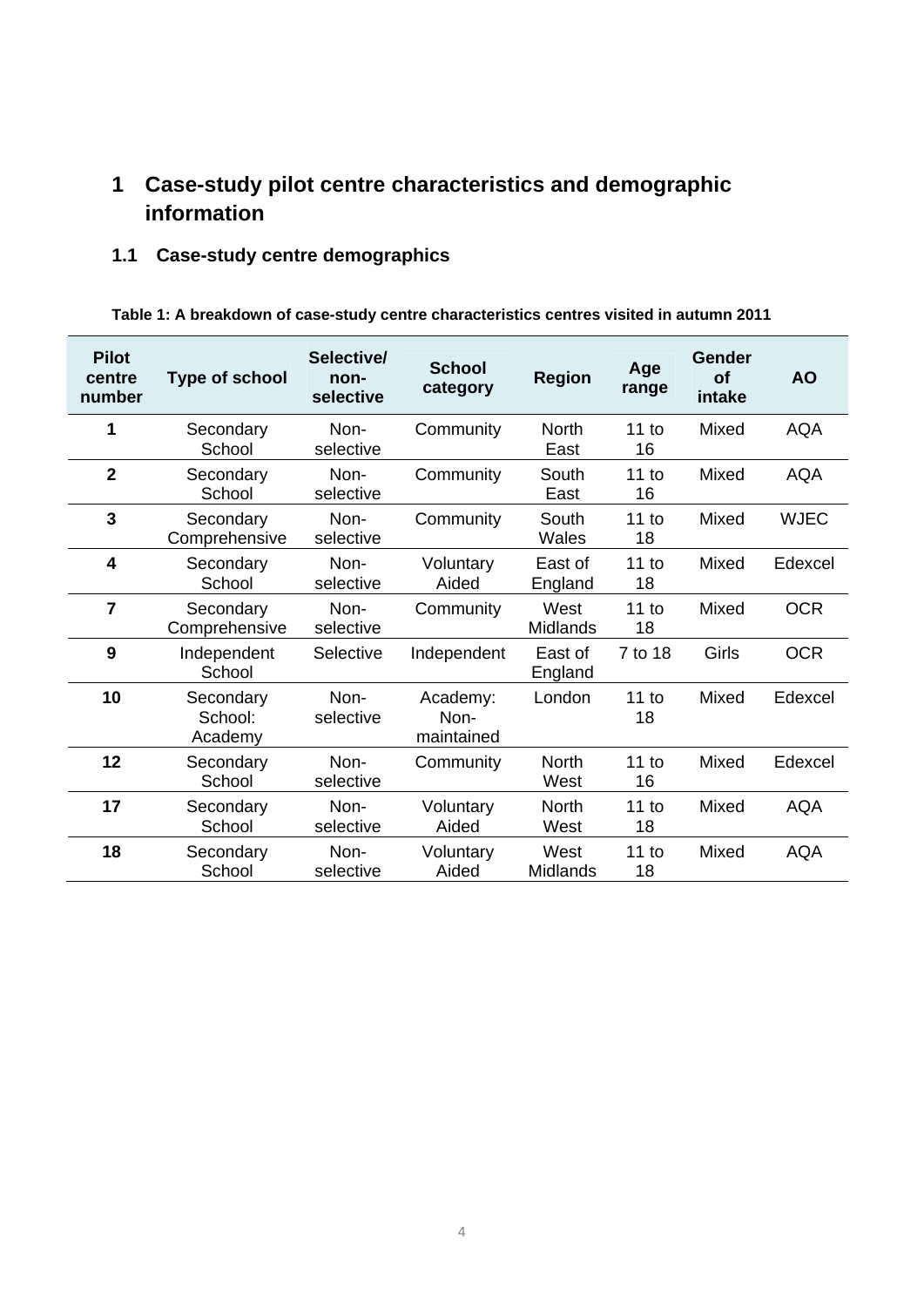### <span id="page-4-0"></span>**1.2 Case-study sample coverage**

**Table 2: Number of staff and students spoken to, and focus groups/lesson observations undertaken, during the MLP case-study pilot centre visits in autumn 2011** 

| <b>Pilot</b><br>centre<br>number | <b>Institution</b><br>type          | <b>Head of</b><br>mathematics<br>department | <b>Mathematics</b><br>teachers | <b>Number</b><br>of<br><b>students</b> | <b>Student</b><br>focus<br>groups | Lesson<br>observations |
|----------------------------------|-------------------------------------|---------------------------------------------|--------------------------------|----------------------------------------|-----------------------------------|------------------------|
| $\mathbf{1}$                     | Secondary                           | 1                                           | $\pmb{0}$                      | $\mathbf 0$                            | $\mathbf 0$                       | $\overline{2}$         |
| $\mathbf{2}$                     | Secondary                           | 1                                           | 1                              | 12                                     | $\overline{2}$                    | 1                      |
| 3                                | Secondary<br>& Sixth<br>Form        | 1                                           | $\overline{2}$                 | 5                                      | 1                                 | $\overline{2}$         |
| 4                                | Secondary<br>& Sixth<br>Form        | 1                                           | 3                              | 17                                     | $\overline{2}$                    | 2                      |
| $\overline{7}$                   | Secondary<br>& Sixth<br>Form        | 1                                           | $\overline{2}$                 | 12                                     | $\overline{2}$                    | $\overline{2}$         |
| $\boldsymbol{9}$                 | Primary &<br>Secondary<br>(7 to 18) | $\mathbf{1}$                                | $\overline{2}$                 | 12                                     | $\overline{2}$                    | $\overline{2}$         |
| 10                               | Secondary<br>& Sixth<br>Form        | 1                                           | 1                              | 8                                      | 1                                 | $\overline{2}$         |
| 12                               | Secondary                           | 1                                           | $\mathbf 0$                    | $\overline{7}$                         | 1                                 | 1                      |
| 17                               | Secondary<br>& Sixth<br>Form        | 1                                           | 1                              | 8                                      | 1                                 | 1                      |
| 18                               | Secondary<br>& Sixth<br>Form        | 1                                           | $\overline{2}$                 | 6                                      | 1                                 | $\overline{2}$         |
| <b>Total number</b>              |                                     | 10                                          | 14                             | 87                                     | 13                                | 17                     |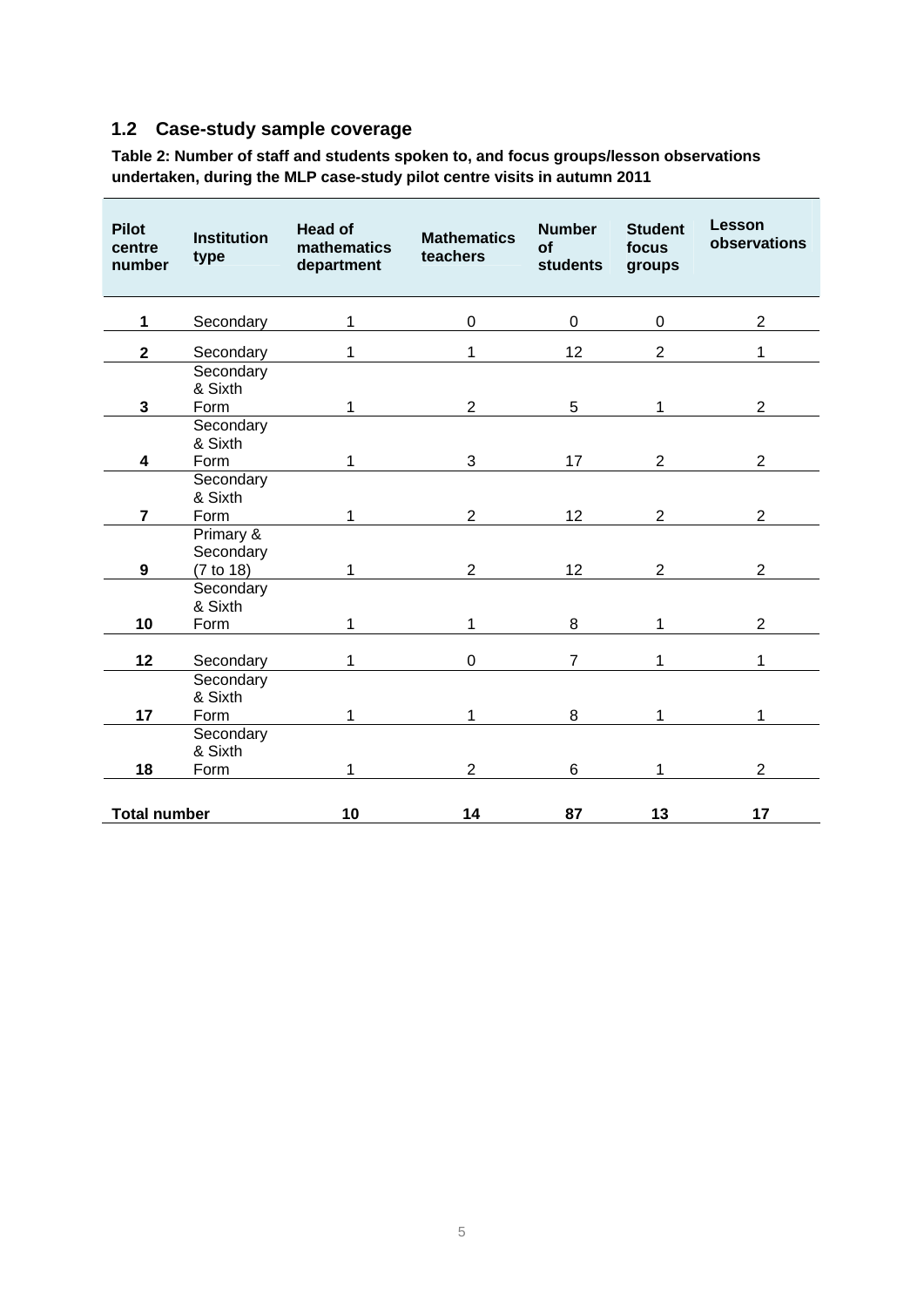# <span id="page-5-0"></span>**2 Joint-offer and single-GCSE-only centre characteristics**

| Joint-<br>offer<br>centre<br>number | <b>Type of school</b>           | <b>School</b><br>category | Selective/<br>non-<br>selective | Age<br>range  | Gender<br>of intake | <b>Mathematics</b><br>award delivered |
|-------------------------------------|---------------------------------|---------------------------|---------------------------------|---------------|---------------------|---------------------------------------|
| NPI-1                               | Selective<br>maintained         | Community                 | Selective                       | Through<br>16 | Mixed               | MLP & Single                          |
| NPI-2                               | Independent                     | Community                 | Selective                       | 7 to 18       | Mixed               | MLP & Single                          |
| NPI-3                               | Comprehensive<br>maintained     | Community                 | Non-selective                   | Up to<br>16   | Mixed               | MLP & Single                          |
| NPI-4                               | Comprehensive<br>maintained     | Community                 | Non-selective                   | Up to<br>16   | Mixed               | MLP & Single                          |
| NPI-5                               | Academy/CTC/<br>Free school/UTC | Academy                   | Selective                       | Through<br>16 | Mixed               | MLP & Single                          |
| NPI-6                               | Comprehensive<br>maintained     | Community                 | Non-selective                   | Through<br>16 | Mixed               | MLP & Single                          |
| NPI-7                               | Comprehensive<br>maintained     | Community                 | Selective                       | Up to<br>16   | Mixed               | MLP & Single                          |
| <b>NPI-10</b>                       | Secondary                       | Foundation                | Non-selective                   | 11 to 16      | Mixed               | MLP & Single                          |
| <b>NPI-15</b>                       | Academy/CTC/<br>Free school/UTC | Foundation                | Selective                       | 11 to 18      | <b>Boys</b>         | MLP & Single                          |
| <b>NPI-28</b>                       | Secondary                       | Community                 | Non-selective                   | 11 to 18      | Mixed               | MLP & Single                          |
| <b>NPI-29</b>                       | Comprehensive<br>maintained     | Federation                | Non-selective                   | 11 to 18      | Mixed               | MLP & Single                          |

**Table 3: A breakdown of joint-offer (MLP & single GCSE) centre characteristics, where heads of mathematics were interviewed in autumn 2011** 

#### **Table 4: Regional spread of joint-offer (MLP & single GCSE) centres, where heads of mathematics were interviewed in autumn 2011**

| <b>English Regions</b>      | <b>Number of joint-offer</b><br>centres |
|-----------------------------|-----------------------------------------|
| <b>North East</b>           | 2                                       |
| North West                  | 1                                       |
| <b>Yorkshire and Humber</b> |                                         |
| East Midlands               | 2                                       |
| West Midlands               |                                         |
| East of England             |                                         |
| South East                  | 2                                       |
| South West                  | 2                                       |
| London                      |                                         |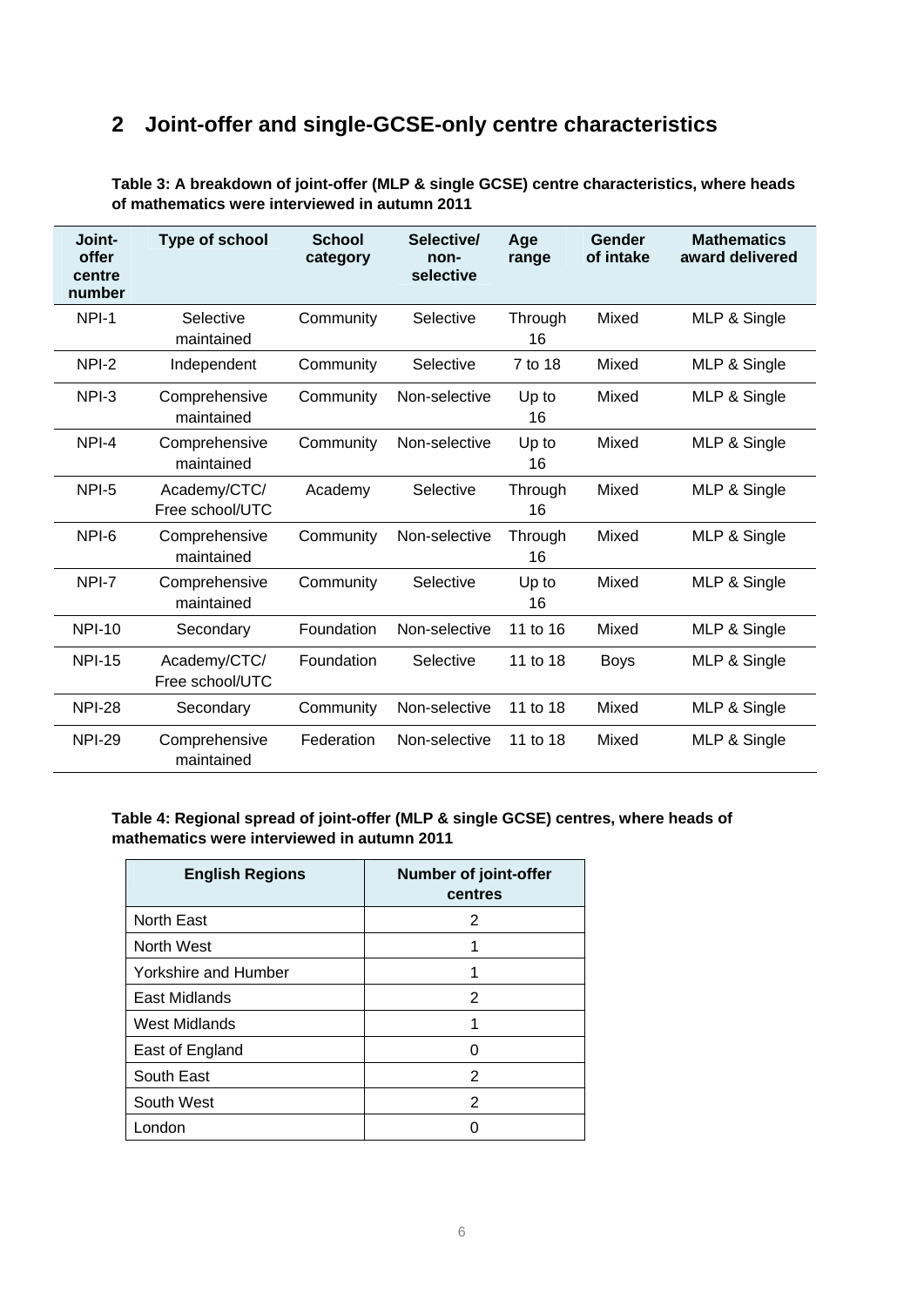<span id="page-6-0"></span>

| Table 5: A breakdown of single-GCSE-only centre characteristics, where heads of mathematics |
|---------------------------------------------------------------------------------------------|
| were interviewed in autumn 2011                                                             |

| Single-<br>GCSE-<br>only<br>centre<br>number | Type of school                    | <b>School</b><br>category  | Selective/<br>non-<br>selective | Age<br>range  | Gender<br>of intake | <b>Mathematics</b><br>award delivered |
|----------------------------------------------|-----------------------------------|----------------------------|---------------------------------|---------------|---------------------|---------------------------------------|
| NPI-8                                        | <b>Pupil Referral Unit</b>        | Community                  | Selective                       | 5 to 16       | Mixed               | Single                                |
| NPI-9                                        | Academy/CTC<br>/Free school/ UTC  | Foundation<br><b>Trust</b> | Selective                       | Through<br>16 | Mixed               | Single                                |
| <b>NPI-11</b>                                | <b>Pupil Referral Unit</b>        | Community                  | Selective                       | 12 to 16      | Mixed               | Single                                |
| <b>NPI-12</b>                                | Independent                       | Foundation                 | Selective                       | 7 to 18       | Mixed               | Single                                |
| <b>NPI-13</b>                                | Comprehensive<br>maintained       | Community                  | Non-<br>selective               | 11 to 16      | Mixed               | Single                                |
| <b>NPI-14</b>                                | Independent                       | Foundation                 | Selective                       | 7 to 18       | Mixed               | Single                                |
| <b>NPI-16</b>                                | Independent                       | Independent                | Selective                       | Through<br>16 | Mixed               | Single                                |
| <b>NPI-17</b>                                | Comprehensive<br>maintained       | Independent                | Selective                       | 11 to 18      | <b>Boys</b>         | Single                                |
| <b>NPI-18</b>                                | Secondary                         | Community                  | Non-<br>selective               | 11 to 18      | Mixed               | Single                                |
| <b>NPI-19</b>                                | Academy/CTC/<br>Free school/ UTC  | Foundation                 | Selective                       | 11 to 18      | Mixed               | Single                                |
| <b>NPI-20</b>                                | Academy/CTC/<br>Free school/ UTC  | Academy                    | Non-<br>selective               | 11 to 16      | Mixed               | Single                                |
| <b>NPI-21</b>                                | Secondary                         | Community                  | Selective                       | 11 to 18      | Mixed               | Single                                |
| <b>NPI-22</b>                                | Secondary                         | Community                  | Non-<br>selective               | 11 to 16      | Mixed               | Single                                |
| <b>NPI-23</b>                                | Secondary                         | Community                  | Non-<br>selective               | 11 to 18      | Mixed               | Single                                |
| <b>NPI-24</b>                                | Grammar                           | Foundation                 | Selective                       | 11 to 19      | <b>Boys</b>         | Single                                |
| <b>NPI-25</b>                                | <b>City Technology</b><br>College | Community                  | Non-<br>selective               | Through<br>16 | Mixed               | Single                                |
| <b>NPI-26</b>                                | Secondary                         | Voluntary<br>Aided         | Selective                       | 11 to 16      | Mixed               | Single                                |
| <b>NPI-27</b>                                | Comprehensive<br>maintained       | Foundation                 | Non-<br>selective               | 13 to 19      | Mixed               | Single                                |
| <b>NPI-30</b>                                | Academy/CTC/<br>Free school/ UTC  | Foundation                 | Selective                       | 11 to 18      | Girls               | Single                                |
| <b>NPI-31</b>                                | Comprehensive<br>maintained       | Community                  | Non-<br>selective               | 11 to 18      | Mixed               | Single                                |
| <b>NPI-32</b>                                | Comprehensive<br>maintained       | Community                  | Non-<br>selective               | 13 to 18      | Mixed               | Single                                |
| <b>NPI-33</b>                                | Comprehensive<br>maintained       | Foundation                 | Non-<br>selective               | 11 to 18      | Mixed               | Single                                |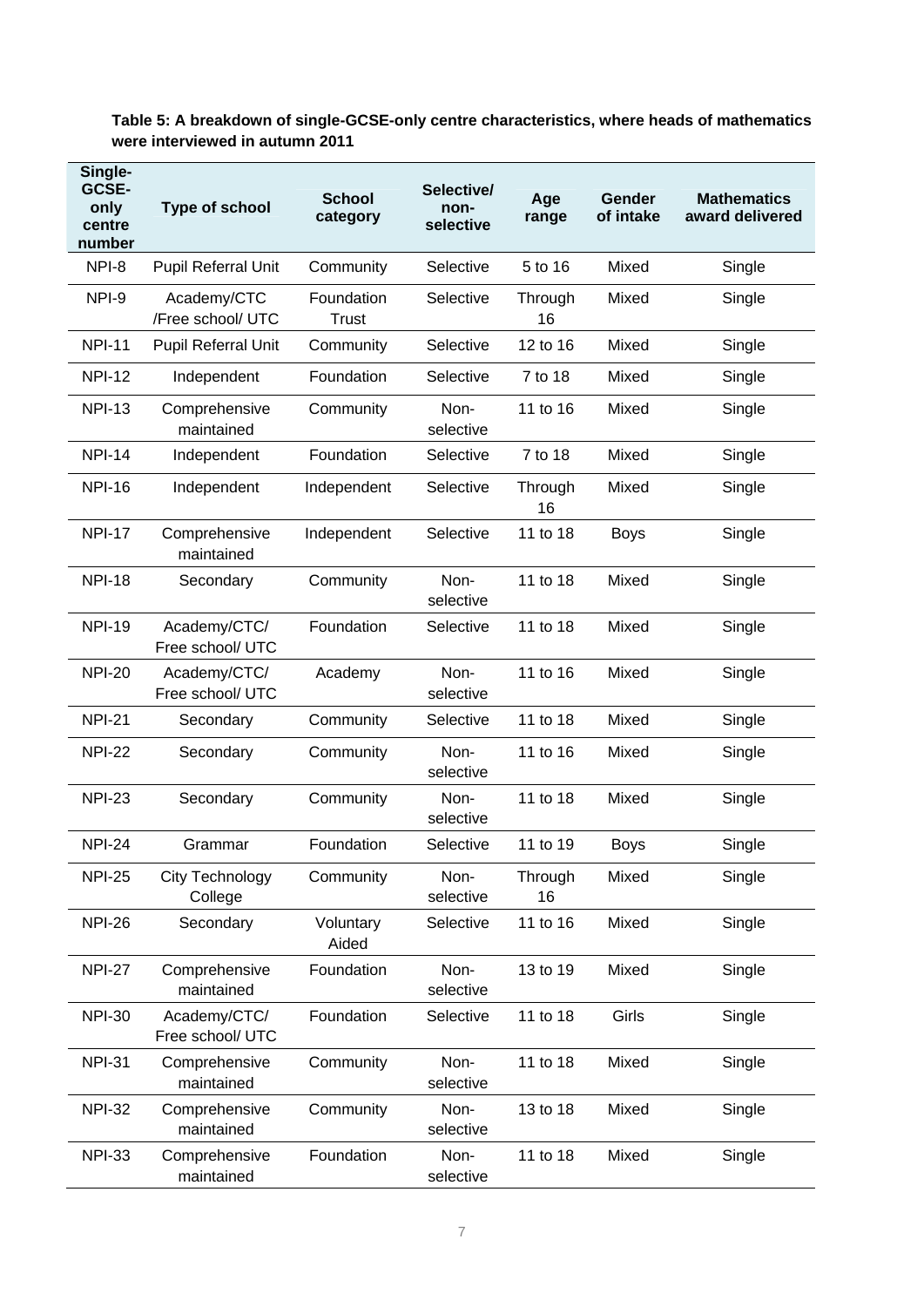<span id="page-7-0"></span>**Table 6: Regional spread of single-GCSE-only centres, where heads of mathematics were interviewed in autumn 2011** 

| <b>English Regions</b>      | <b>Number of single-GCSE-</b><br>only centres |
|-----------------------------|-----------------------------------------------|
| <b>North East</b>           |                                               |
| North West                  | 4                                             |
| <b>Yorkshire and Humber</b> | 4                                             |
| East Midlands               | 2                                             |
| <b>West Midlands</b>        | 4                                             |
| East of England             | 3                                             |
| South East                  | 3                                             |
| South West                  |                                               |
| London                      |                                               |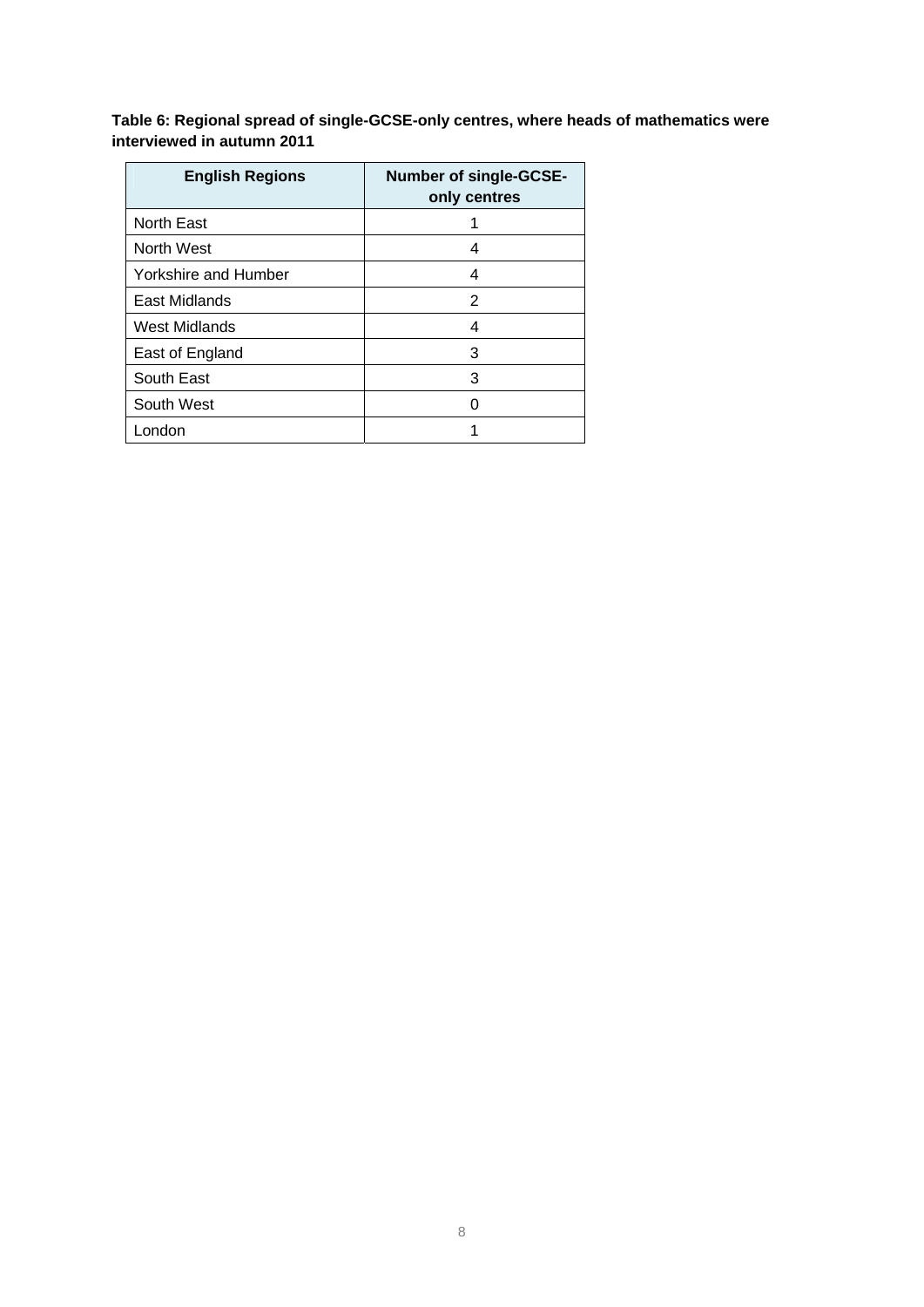### <span id="page-8-0"></span>**3 Observation data – autumn 2011**

### **Please note: lessons 1 – 18 were observed and reported on in the previous round of fieldwork**

Legend:

- **Q:** high-order questioning
- **SC:** stretching and challenging
- **CC:** creating connections
- **R:** encouraging reasoning
- **PS:** supporting development of strategies for investigation and problem solving
- **V:** the value of mathematics
- **MLE**: making learning explicit
- **L:** developing 'mathematical' language



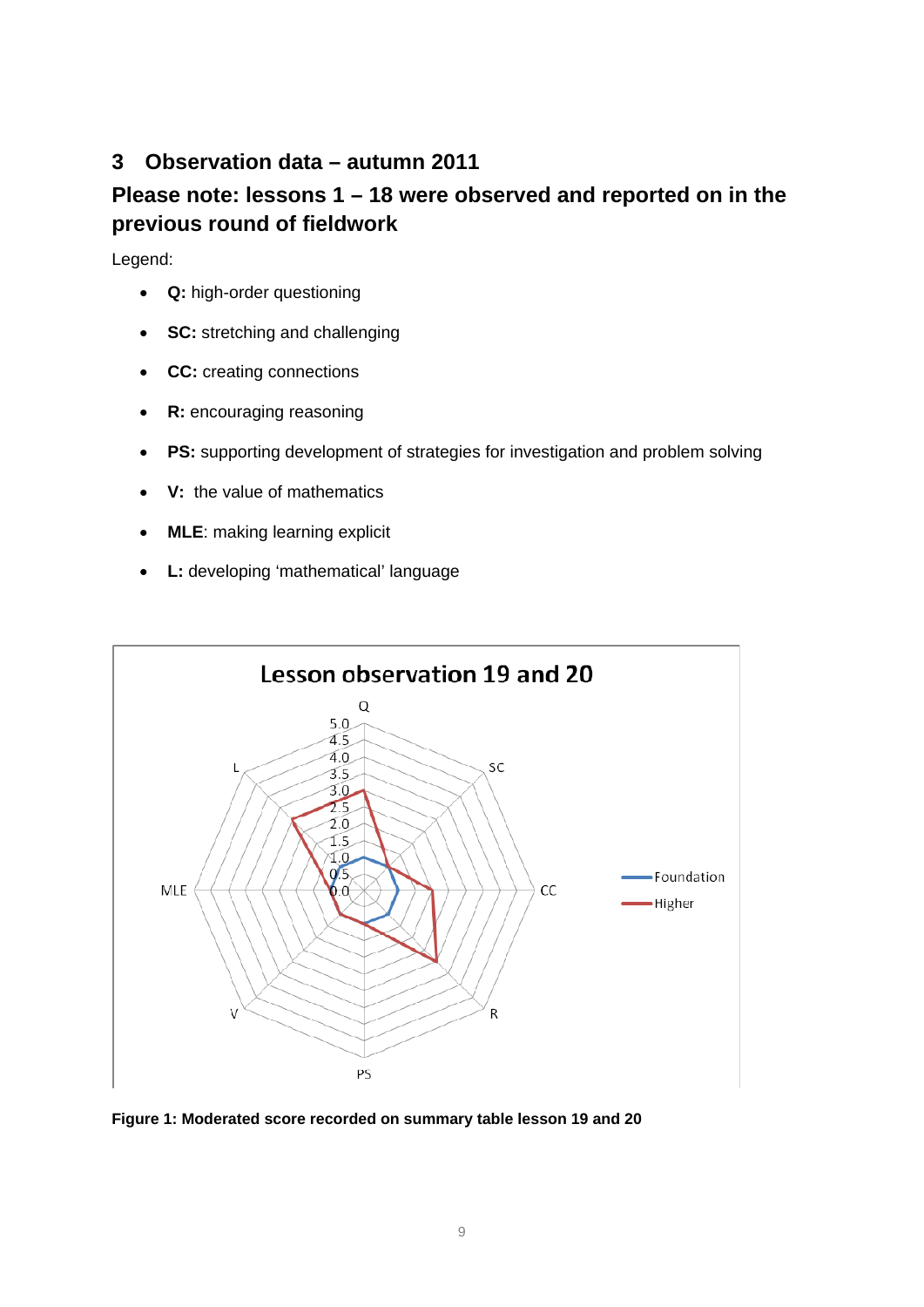<span id="page-9-0"></span>

**Figure 2: Moderated score recorded on summary table lesson 21**



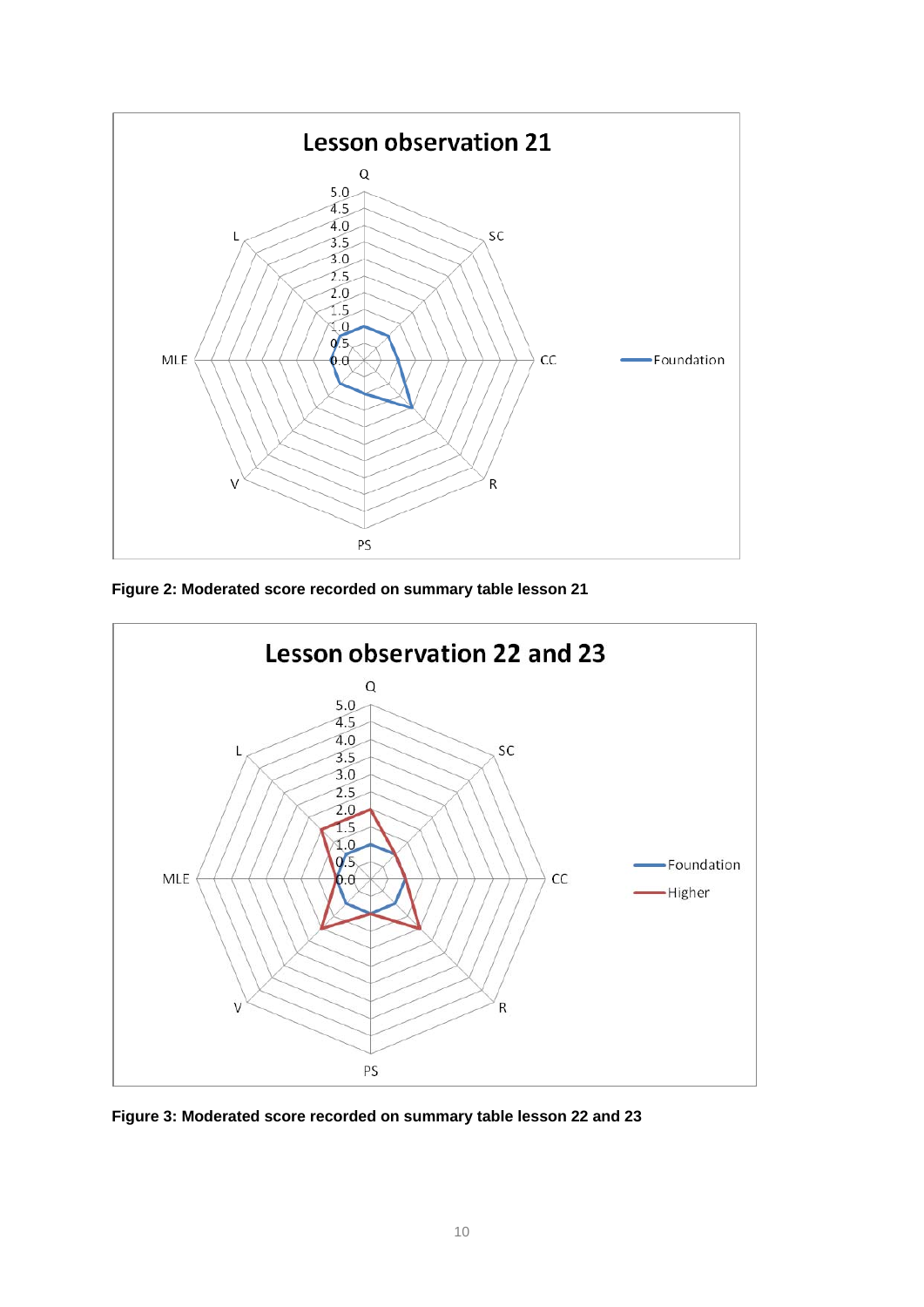<span id="page-10-0"></span>

**Figure 4: Moderated score recorded on summary table lesson 24 and 25**



**Figure 5: Moderated score recorded on summary table lesson 26 and 27**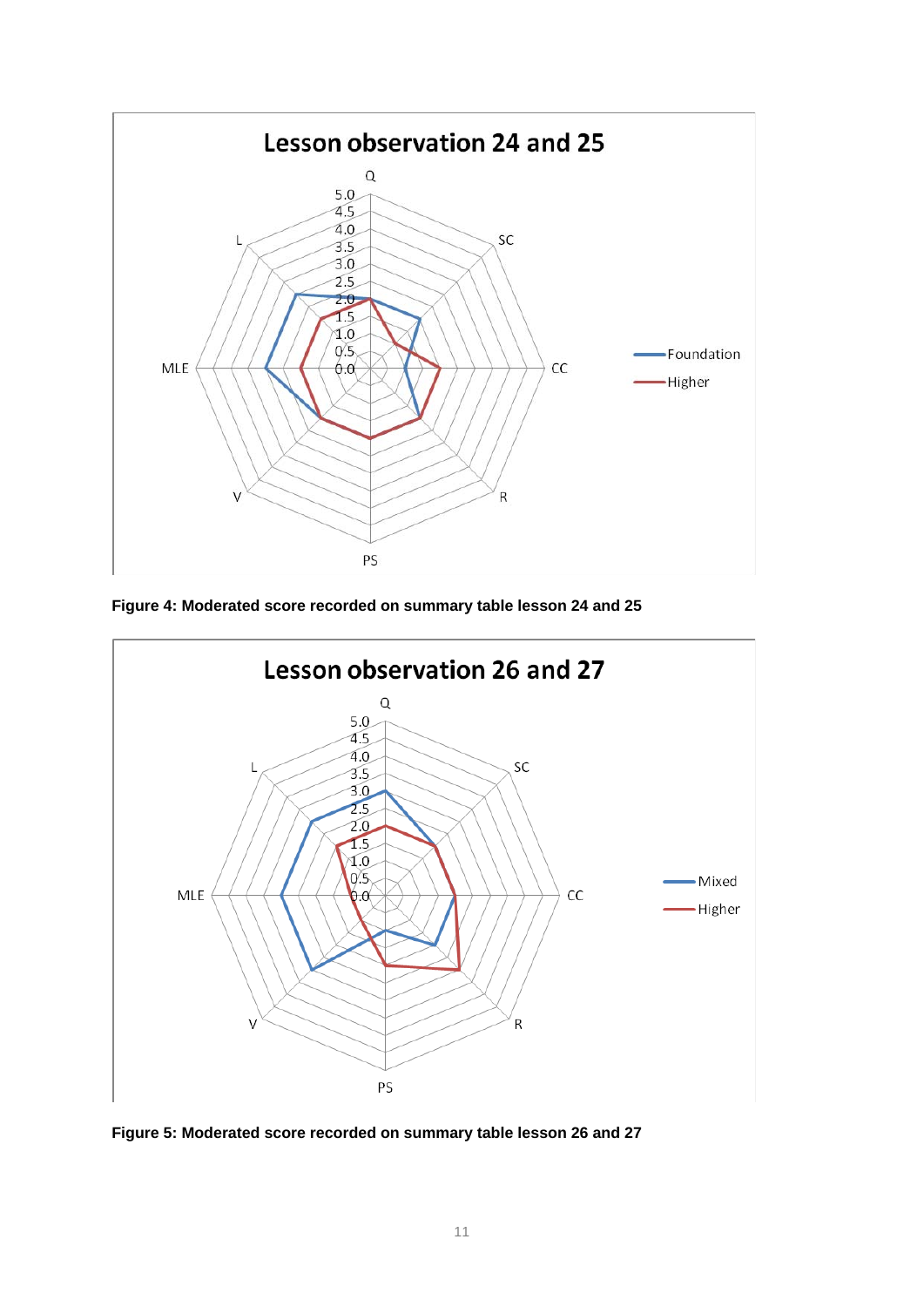<span id="page-11-0"></span>

**Figure 6: Moderated score recorded on summary table lesson 28 and 29**



**Figure 7: Moderated score recorded on summary table lesson 30**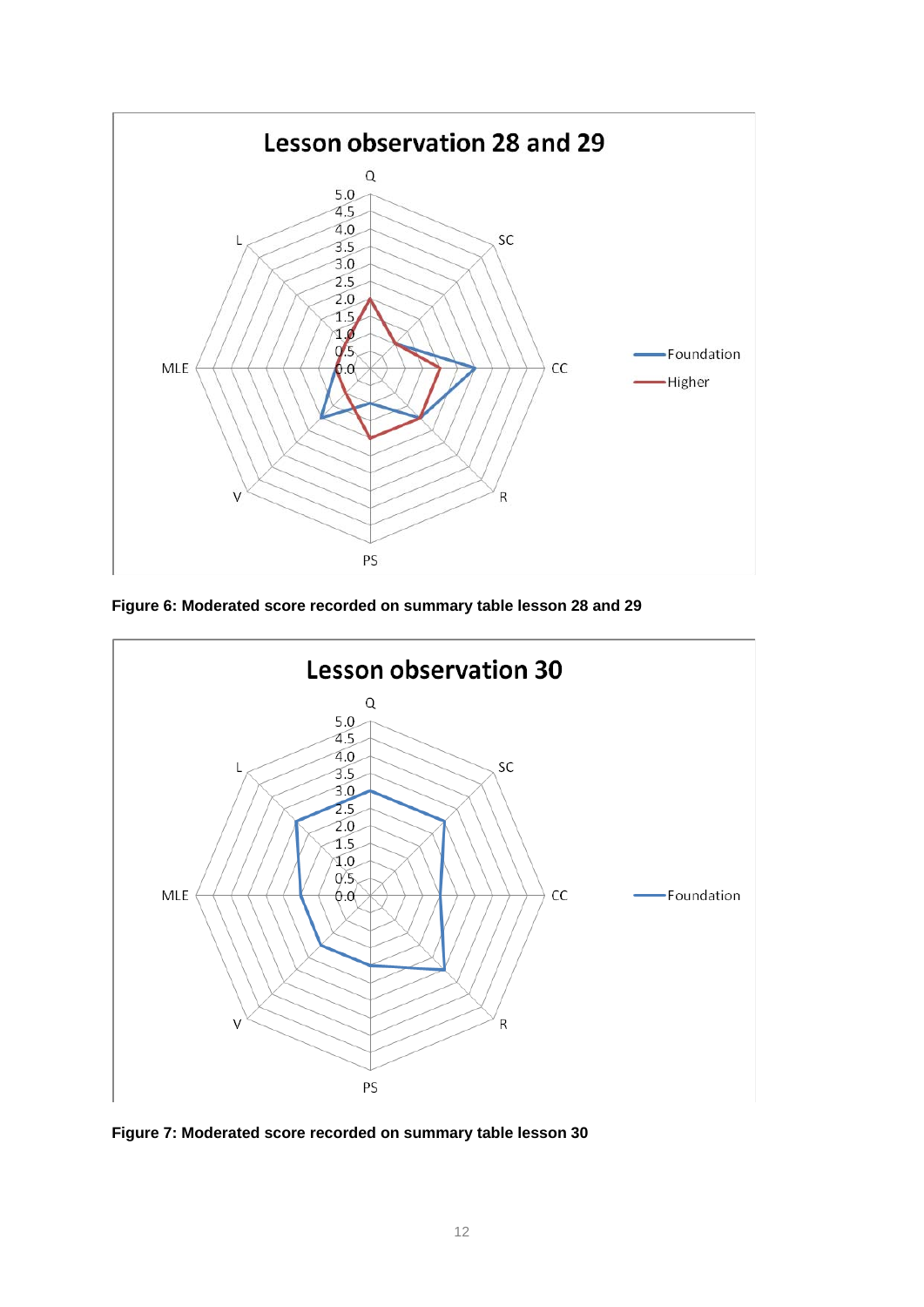<span id="page-12-0"></span>

**Figure 8: Moderated score recorded on summary table lesson 31** 



**Figure 9: Moderated score recorded on summary table lesson 32 and 33**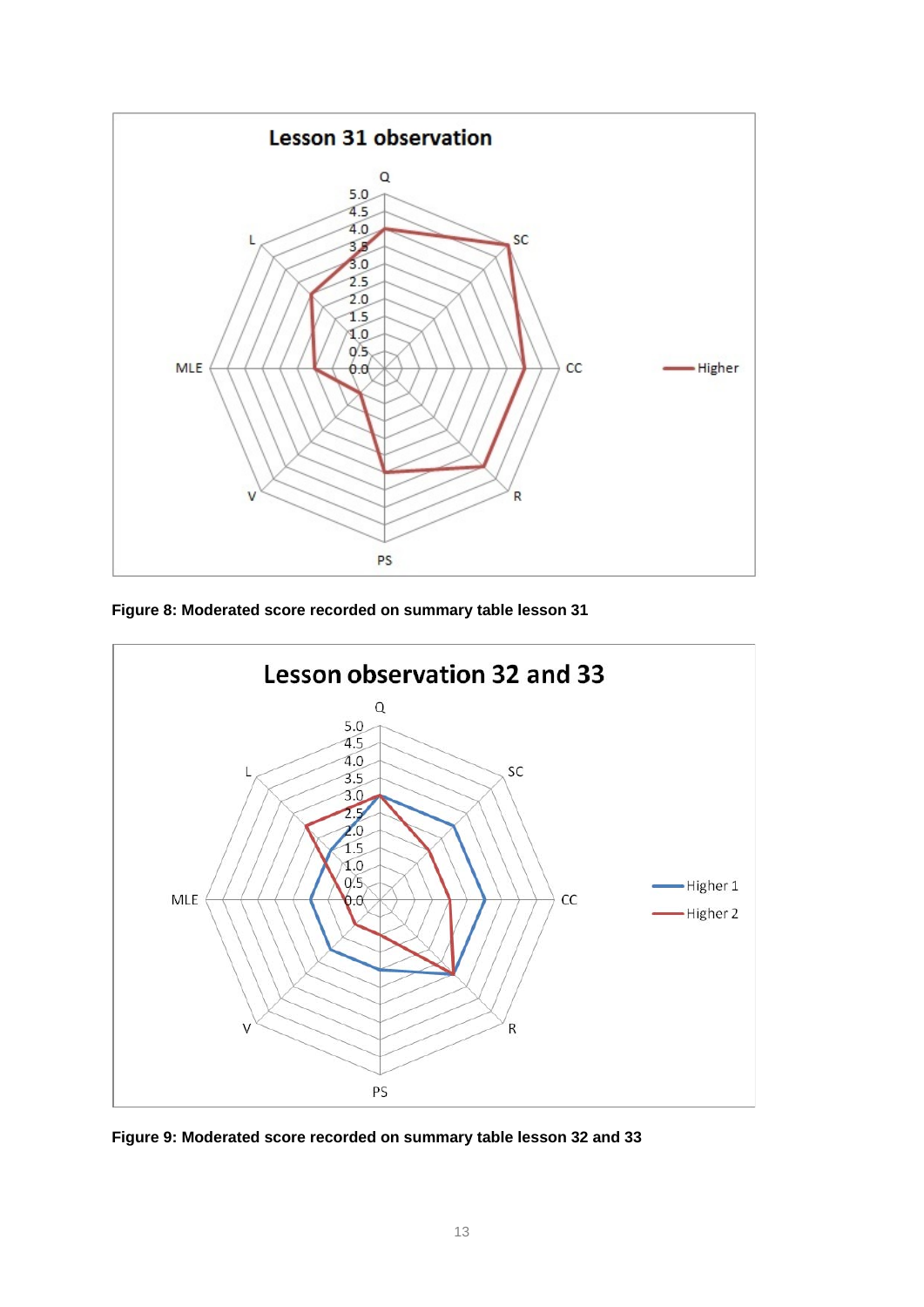<span id="page-13-0"></span>

**Figure 10: Moderated score recorded on summary table lesson 34 and 35**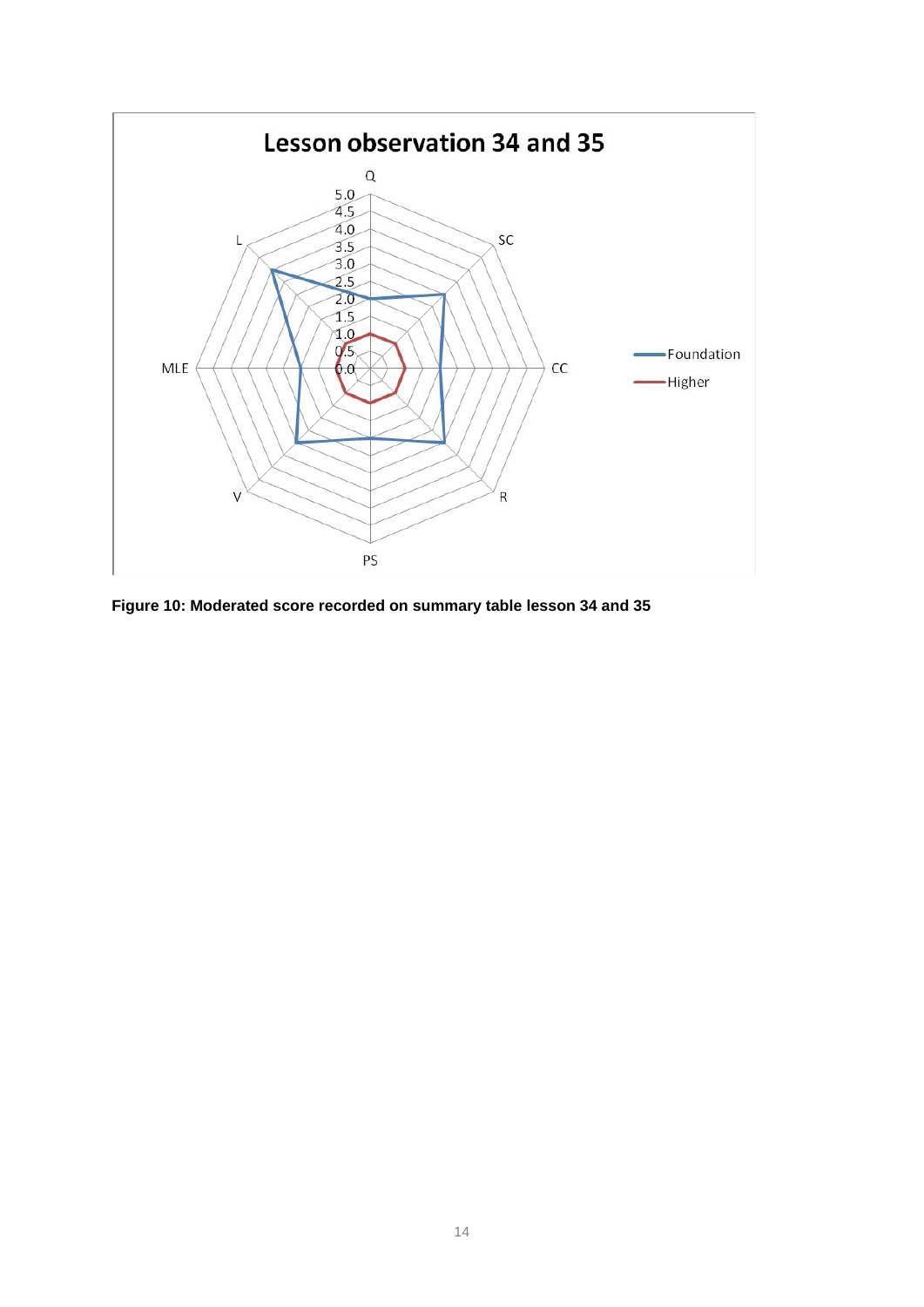### <span id="page-14-0"></span>**4 NPD data- demographics of the MLP cohort and the mainstream cohort**

In the following sections, comparisons are made between the demographics of candidates who have either entered any unit of or completed an MLP GCSE with completers of the mainstream GCSE.

#### **4.1 Free school meals**

| Key variable |           | <b>MLP</b> any (entry<br>or completer)<br>(9) | <b>MLP</b> entries (i.e.<br>entered but not<br>completed (%) | <b>MLP</b><br>completers<br>(%) | <b>Mainstream</b><br>completers<br>(%) |
|--------------|-----------|-----------------------------------------------|--------------------------------------------------------------|---------------------------------|----------------------------------------|
| <b>FSM</b>   | Yes       | 11.0                                          | 9.7                                                          | 13.8                            | 15.0                                   |
|              | <b>No</b> | 89.0                                          | 90.3                                                         | 86.2                            | 85.0                                   |
|              | TOTAL     | 100.0                                         | 100.0                                                        | 100.0                           | 100.0                                  |

**Table 7: Table showing proportion of candidates that are eligible to receive free school meals** 

### **4.2 Special educational needs**

**Table 8: Table showing proportion of candidates with special educational needs variables** 

|                     |              | Proportion of candidates with key variable    |                                                              |                                    |                                           |  |  |
|---------------------|--------------|-----------------------------------------------|--------------------------------------------------------------|------------------------------------|-------------------------------------------|--|--|
| <b>Key variable</b> |              | <b>MLP</b> any<br>(entry or<br>completer) (%) | <b>MLP</b> entries (i.e.<br>entered but not<br>completed (%) | <b>MLP</b><br>completers<br>$(\%)$ | <b>Mainstream</b><br>completers<br>$(\%)$ |  |  |
| <b>SEN any</b>      | Yes          | 18.0                                          | 17.1                                                         | 19.7                               | 22.5                                      |  |  |
|                     | <b>No</b>    | 82.0                                          | 82.9                                                         | 80.3                               | 77.5                                      |  |  |
|                     | <b>TOTAL</b> | 100.0                                         | 100.0                                                        | 100.0                              | 100.0                                     |  |  |
| <b>SEN action</b>   | Yes          | 5.3                                           | 5.4                                                          | 5.3                                | 6.2                                       |  |  |
| plus                | No           | 94.7                                          | 94.6                                                         | 94.7                               | 93.8                                      |  |  |
|                     | <b>TOTAL</b> | 100.0                                         | 100.0                                                        | 100.0                              | 100.0                                     |  |  |
| <b>SEN action</b>   | Yes          | 10.8                                          | 9.8                                                          | 12.7                               | 14.0                                      |  |  |
|                     | <b>No</b>    | 89.2                                          | 90.2                                                         | 87.3                               | 86.0                                      |  |  |
|                     | <b>TOTAL</b> | 100.0                                         | 100.0                                                        | 100.0                              | 100.0                                     |  |  |
| <b>SEN</b>          | Yes          | 1.9                                           | 1.9                                                          | 1.7                                | 2.2                                       |  |  |
| statement           | No           | 98.1                                          | 98.1                                                         | 98.3                               | 97.8                                      |  |  |
|                     | <b>TOTAL</b> | 100.0                                         | 100.0                                                        | 100.0                              | 100.0                                     |  |  |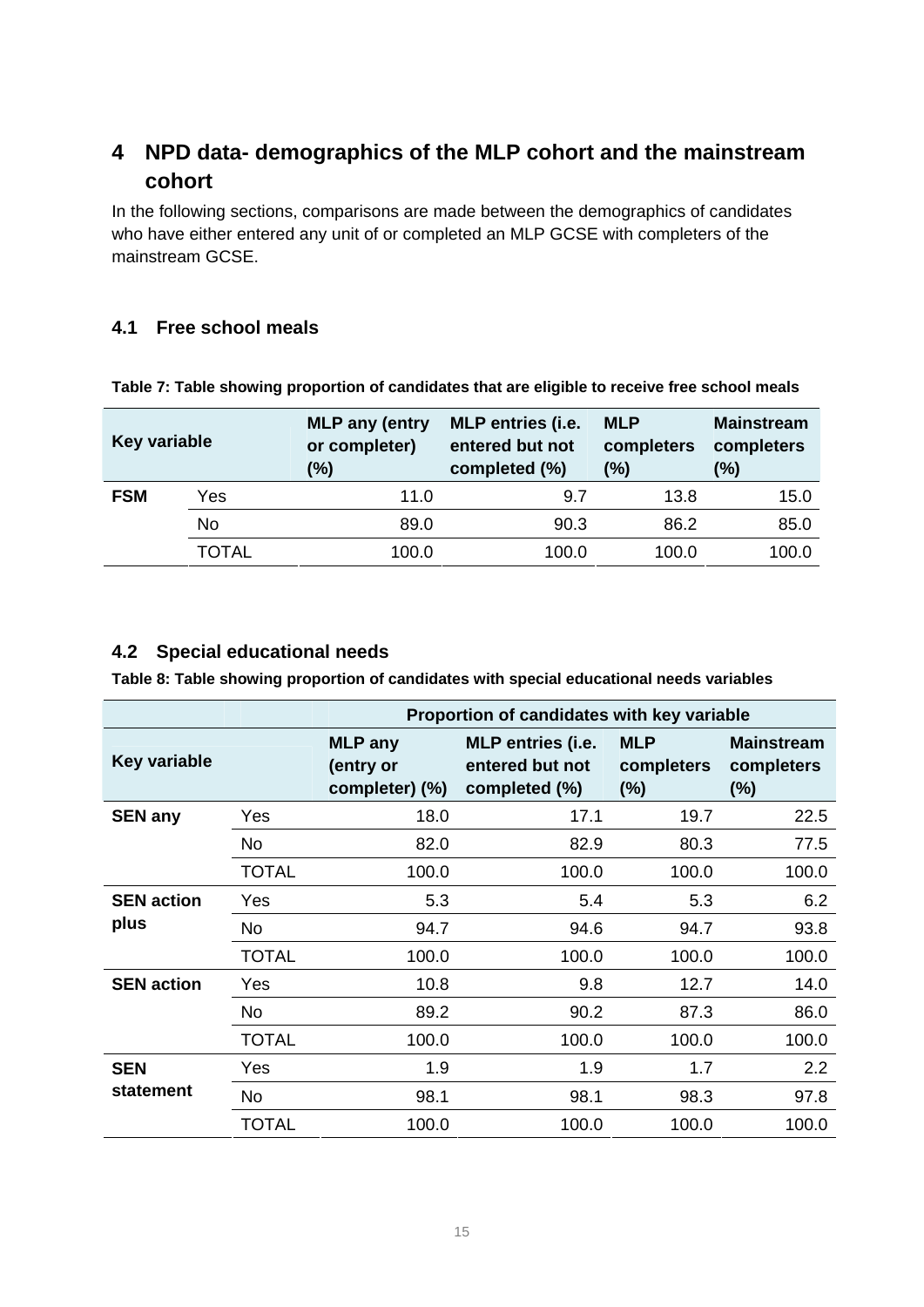### <span id="page-15-0"></span>**4.3 English not first language**

|                     |           | Proportion of candidates with key variable          |                                                                 |                                 |                                            |  |  |  |
|---------------------|-----------|-----------------------------------------------------|-----------------------------------------------------------------|---------------------------------|--------------------------------------------|--|--|--|
| <b>Key variable</b> |           | <b>MLP</b> any<br>(entry or<br>completer)<br>$(\%)$ | <b>MLP</b> entries<br>(i.e. entered<br>but not<br>completed (%) | <b>MLP</b><br>completer<br>s(%) | <b>Mainstream</b><br>completers<br>$(\% )$ |  |  |  |
| English is          | Yes       | 91.3                                                | 92.8                                                            | 88.2                            | 87.8                                       |  |  |  |
| pupil's first       | <b>No</b> | 8.5                                                 | 7.1                                                             | 11.6                            | 11.7                                       |  |  |  |
| language            | Unknown   | 0.1                                                 | 0.1                                                             | 0.2                             | 0.5                                        |  |  |  |
|                     | Total     | 100.0                                               | 100.0                                                           | 100.0                           | 100.0                                      |  |  |  |

**Table 9: Table showing proportion of candidates where English is not their first language** 

### **4.4 Ethnicity**

**Table 10: Table showing candidates ethnic background** 

|                     |                           | Proportion of candidates with key variable          |                                                                 |                                 |                                        |  |  |  |
|---------------------|---------------------------|-----------------------------------------------------|-----------------------------------------------------------------|---------------------------------|----------------------------------------|--|--|--|
| <b>Key variable</b> |                           | <b>MLP</b> any<br>(entry or<br>completer)<br>$(\%)$ | <b>MLP</b> entries<br>(i.e. entered<br>but not<br>completed (%) | <b>MLP</b><br>completers<br>(%) | <b>Mainstream</b><br>completers<br>(%) |  |  |  |
| <b>Ethnicity</b>    | Asian                     | 4.8                                                 | 4                                                               | 6.6                             | 8.1                                    |  |  |  |
|                     | <b>Black</b>              | 4.2                                                 | 3.8                                                             | 5.1                             | 4.6                                    |  |  |  |
|                     | Chinese                   | 0.6                                                 | 0.7                                                             | 0.5                             | 0.4                                    |  |  |  |
|                     | Mixed                     | 3.5                                                 | 3.8                                                             | 3                               | 3.3                                    |  |  |  |
|                     | Unclassified              | 1.3                                                 | 1.3                                                             | 1.3                             | 1.2                                    |  |  |  |
|                     | Any other<br>ethnic group | 0.8                                                 | 0.8                                                             | 0.9                             | 1.2                                    |  |  |  |
|                     | White                     | 84.7                                                | 85.6                                                            | 82.8                            | 81.2                                   |  |  |  |
|                     | Total                     | 100.0                                               | 100.0                                                           | 100.0                           | 100.0                                  |  |  |  |

#### **4.5 Gifted and talented**

**Table 11: Table showing proportion of candidates classified as gifted and talented** 

|                                                                     |           | Proportion of candidates with key variable                      |                                                                              |       |       |  |  |
|---------------------------------------------------------------------|-----------|-----------------------------------------------------------------|------------------------------------------------------------------------------|-------|-------|--|--|
| <b>MLP</b> any<br>(entry or<br>Key variable<br>completer)<br>$(\%)$ |           | <b>MLP</b> entries<br>(i.e. entered but<br>not completed<br>(%) | <b>Mainstream</b><br><b>MLP</b><br>completers<br>completers<br>$(\%)$<br>(%) |       |       |  |  |
| <b>Gifted and</b>                                                   | Yes $(1)$ | 18.4                                                            | 17.1                                                                         | 21    | 14.5  |  |  |
| talented                                                            | No(0)     | 81.6                                                            | 82.9                                                                         | 79    | 85.5  |  |  |
|                                                                     | Total     | 100.0                                                           | 100.0                                                                        | 100.0 | 100.0 |  |  |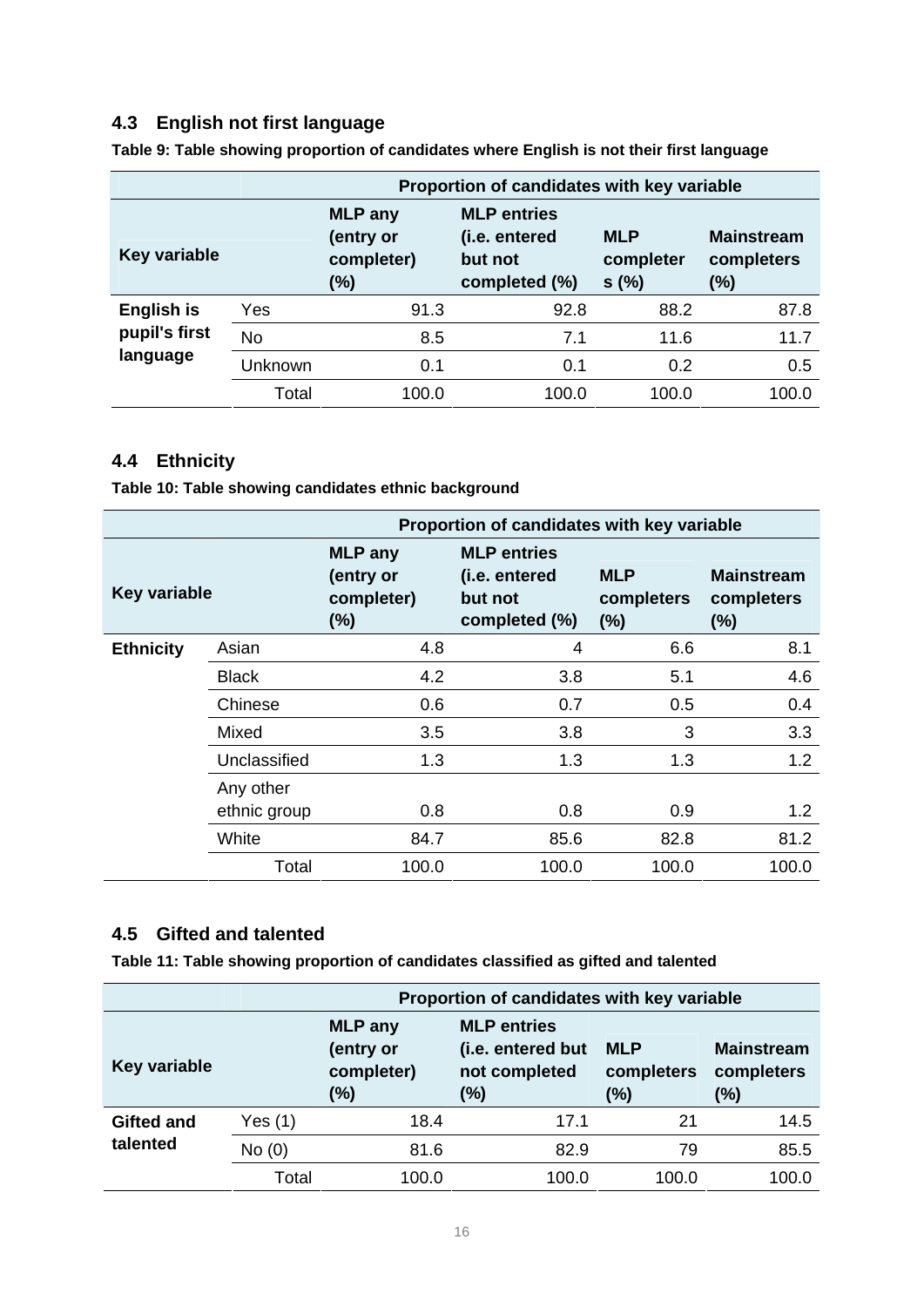# <span id="page-16-0"></span>**4.6 Local authority regions**

| Proportion of candidates with key variable |                                                     |                                                                       |                                     |                                           |                                                        |  |  |
|--------------------------------------------|-----------------------------------------------------|-----------------------------------------------------------------------|-------------------------------------|-------------------------------------------|--------------------------------------------------------|--|--|
|                                            | <b>MLP</b> any<br>(entry or<br>completer)<br>$(\%)$ | <b>MLP</b> entries<br>(i.e. entered<br>but not<br>completed<br>$(\%)$ | <b>MLP</b><br>completers<br>$(\% )$ | <b>Mainstream</b><br>completers<br>$(\%)$ | <b>Diff</b><br>between<br><b>MLP</b> and<br>mainstream |  |  |
| London                                     | 4.8                                                 | 5.7                                                                   | 2.9                                 | 13.1                                      | $-8.3$                                                 |  |  |
| North West                                 | 10.5                                                | 9.7                                                                   | 12                                  | 14.5                                      | $-4$                                                   |  |  |
| West                                       |                                                     |                                                                       |                                     |                                           |                                                        |  |  |
| <b>Midlands</b>                            | 10                                                  | 9.2                                                                   | 11.6                                | 12.3                                      | $-2.3$                                                 |  |  |
| North East                                 | 3.6                                                 | 3.5                                                                   | 3.7                                 | 5.4                                       | $-1.8$                                                 |  |  |
| East of<br>England                         | 10.7                                                | 13.1                                                                  | 5.7                                 | 10.7                                      | $\mathbf 0$                                            |  |  |
| Yorkshire<br>and the                       |                                                     |                                                                       |                                     |                                           |                                                        |  |  |
|                                            |                                                     |                                                                       |                                     |                                           | 0.3                                                    |  |  |
| East                                       |                                                     |                                                                       |                                     |                                           | 4.4                                                    |  |  |
|                                            |                                                     |                                                                       |                                     |                                           |                                                        |  |  |
| South West                                 | 13.8                                                | 8.1                                                                   | 25.9                                | 9.1                                       | 4.7                                                    |  |  |
| South East                                 | 22.1                                                | 29.5                                                                  | 6.5                                 | 15                                        | 7.1                                                    |  |  |
| Total                                      | 100.0                                               | 100.0                                                                 | 100.0                               | 100.0                                     | 0.0                                                    |  |  |
|                                            | <b>Key variable</b><br>Humber<br><b>Midlands</b>    | 11.3<br>13.3                                                          | 11.6<br>9.6                         | 10.7<br>20.9                              | 11<br>8.9                                              |  |  |

**Table 12: Table showing proportion of candidates in each region**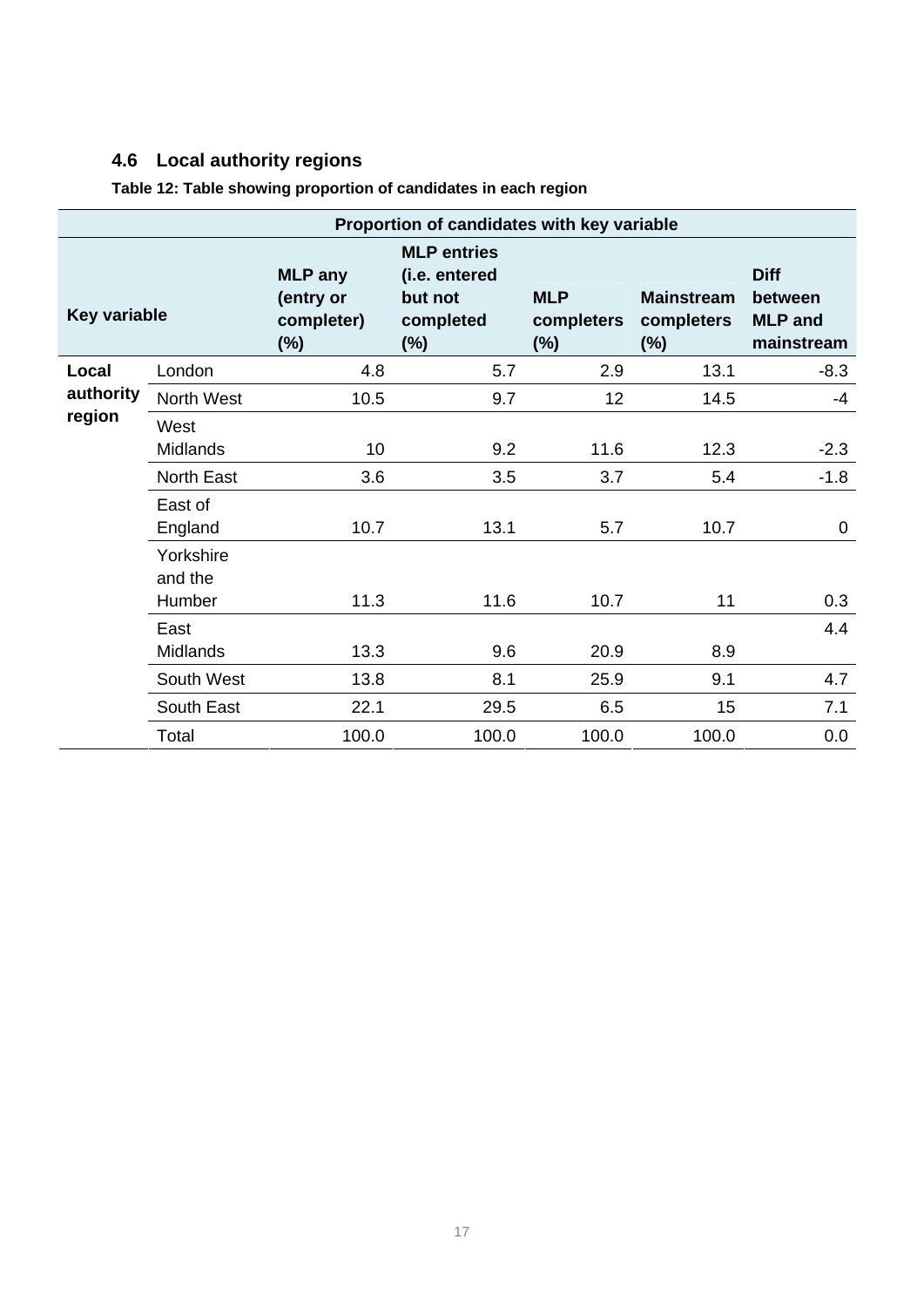#### <span id="page-17-0"></span>**4.7 Prior attainment for teacher assessment**

Since KS3 testing was abandoned in 2008, teacher assessment levels are used to compare the prior attainment of candidates in the MLP cohort with those in the mainstream cohort. Teacher assessment levels were recorded both before and after testing was abandoned, so it remains possible to make comparisons between all MLP candidates and mainstream candidates for whom teacher assessment levels were recorded.

| Mean grade score for English KS3 for teacher assessment <sup>1</sup> |                                                       |                              |                                     |  |  |  |  |
|----------------------------------------------------------------------|-------------------------------------------------------|------------------------------|-------------------------------------|--|--|--|--|
| <b>MLP any (Entry or</b><br>completer) (%)                           | MLP entries (i.e.<br>entered but not<br>completed (%) | <b>MLP</b> completers<br>(%) | <b>Mainstream</b><br>completers (%) |  |  |  |  |
| 5.53                                                                 | 5.57                                                  | 5.45                         | 5.28                                |  |  |  |  |

| Table 13: Mean grade score for English KS3 for teacher assessment |  |  |  |  |
|-------------------------------------------------------------------|--|--|--|--|
|-------------------------------------------------------------------|--|--|--|--|

**Table 14: Mean grade score for mathematics KS3 for teacher assessment** 

| Mean grade score for mathematics KS3 for teacher assessment <sup>1</sup>                                                                                                          |      |      |      |  |  |  |  |
|-----------------------------------------------------------------------------------------------------------------------------------------------------------------------------------|------|------|------|--|--|--|--|
| <b>MLP</b> entries (i.e.<br>entered but not<br><b>MLP any (Entry or</b><br><b>MLP completers</b><br><b>Mainstream</b><br>completer) (%)<br>completed (%)<br>(%)<br>completers (%) |      |      |      |  |  |  |  |
| 6.09                                                                                                                                                                              | 6.16 | 5.95 | 5.71 |  |  |  |  |

#### **4.8 Prior attainment for tests assessment**

1

Since KS3 testing was abandoned in 2008, 'tested' prior attainment data is only available for candidates who sat their KS3 examinations in or before 2008. The majority of candidates, however, reached KS3 after this time so a comparison would likely be uninformative.

<span id="page-17-1"></span> $1$  Mean grade score was calculated by assigning weights to the levels and taking the mean average. Level 3 was given a weight of 3, level 4 a weight of 4, etc. through to level 8 a weight of 8.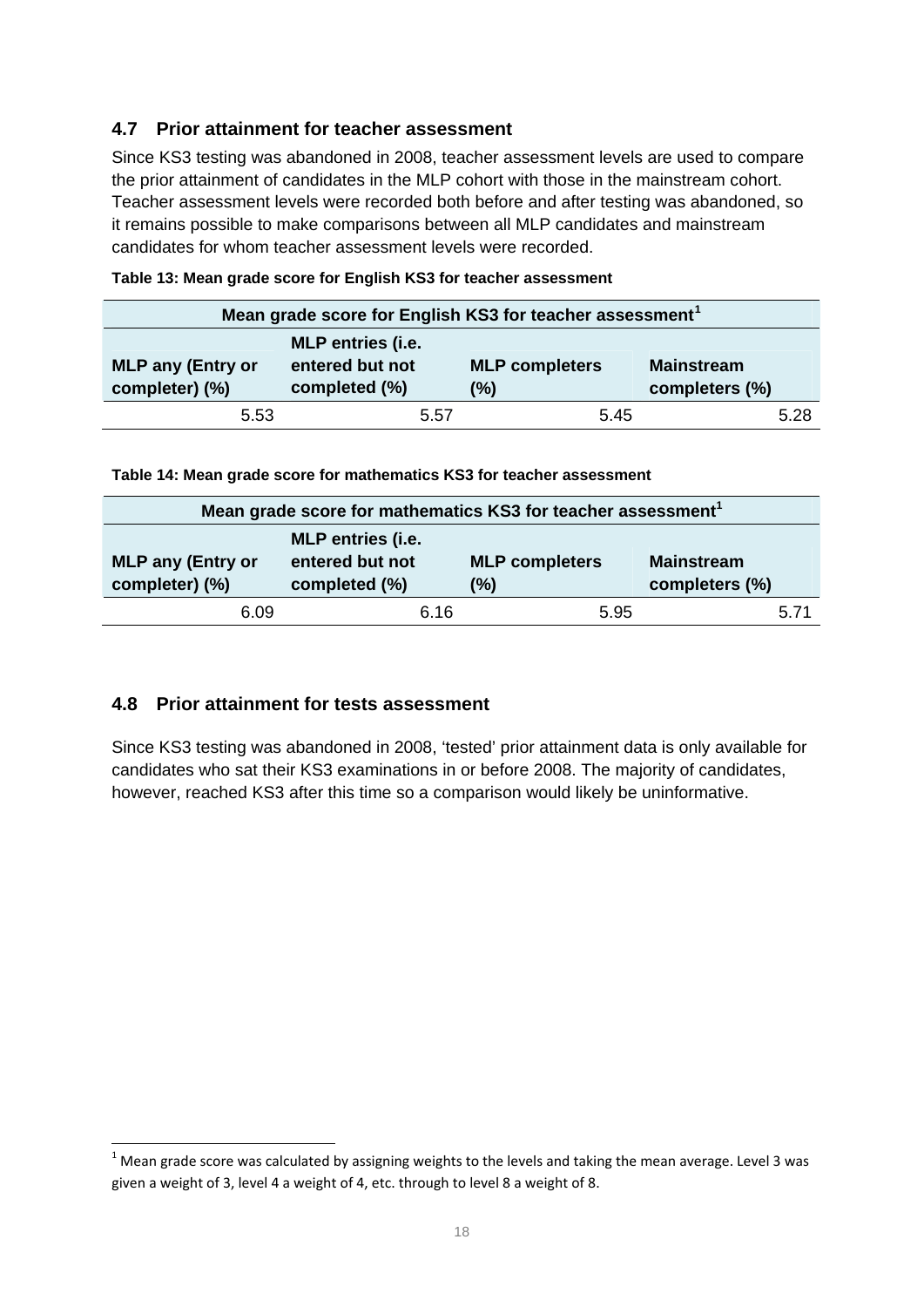# <span id="page-18-0"></span>**5 NPD data- breakdown of demographic information by awarding organisation**

In the following sections, the demographics of candidates are broken down by awarding organisation.

#### **5.1 Free school meals**

**Table 15: Table showing proportion of candidates eligible for free school meals by awarding organisation** 

|                        |            |           | Proportion of candidates with key variable       |                                                                 |                                    |                                           |  |  |
|------------------------|------------|-----------|--------------------------------------------------|-----------------------------------------------------------------|------------------------------------|-------------------------------------------|--|--|
| <b>Key</b><br>variable | <b>AO</b>  |           | <b>MLP</b> any<br>(entry or<br>completer)<br>(%) | <b>MLP</b> entries<br>(i.e. entered<br>but not<br>completed (%) | <b>MLP</b><br>completers<br>$(\%)$ | <b>Mainstream</b><br>completers<br>$(\%)$ |  |  |
| <b>FSM</b>             |            | Yes       | 11.3                                             | 10.7                                                            | 12.8                               | 11.7                                      |  |  |
|                        | <b>AQA</b> | <b>No</b> | 88.7                                             | 89.3                                                            | 87.2                               | 88.3                                      |  |  |
|                        | Edexcel    | Yes       | 19.4                                             | 17.7                                                            | 19.7                               | 16.8                                      |  |  |
|                        |            | <b>No</b> | 80.6                                             | 82.3                                                            | 80.3                               | 83.2                                      |  |  |
|                        | OCR        | Yes       | 8.0                                              | 7.6                                                             | 9.6                                | 13.9                                      |  |  |
|                        |            | <b>No</b> | 92.0                                             | 92.4                                                            | 90.4                               | 86.1                                      |  |  |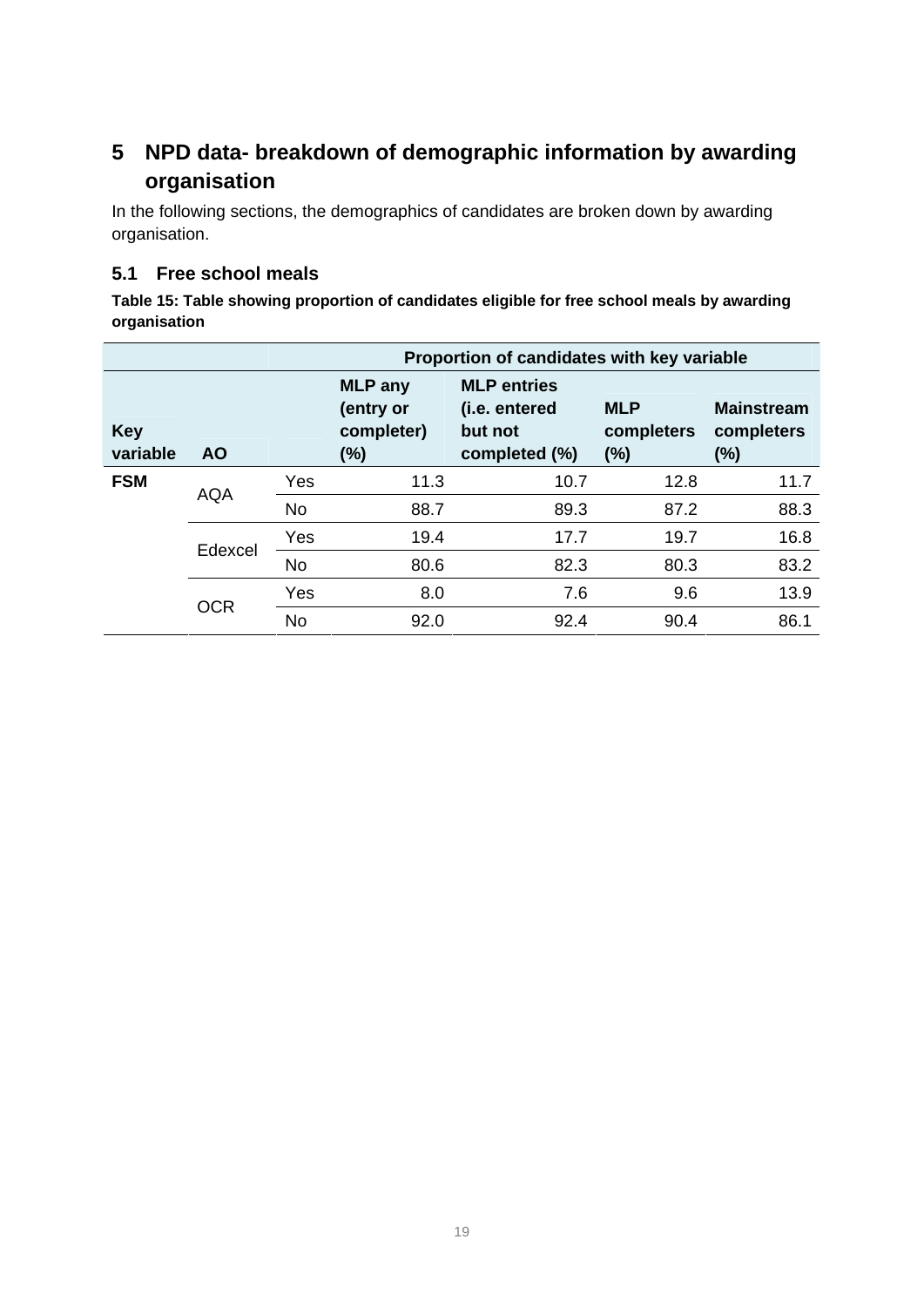### <span id="page-19-0"></span>**5.2 Special educational needs**

**Table 16: Table showing proportion of candidates with special educational needs by awarding organisation** 

|                        |            |           | Proportion of candidates with key variable          |                                                                 |                                 |                                        |  |
|------------------------|------------|-----------|-----------------------------------------------------|-----------------------------------------------------------------|---------------------------------|----------------------------------------|--|
| <b>Key</b><br>variable | <b>AO</b>  |           | <b>MLP</b> any<br>(entry or<br>completer)<br>$(\%)$ | <b>MLP</b> entries<br>(i.e. entered<br>but not<br>completed (%) | <b>MLP</b><br>completers<br>(%) | <b>Mainstream</b><br>completers<br>(%) |  |
| <b>SEN any</b>         |            | Yes       | 17.7                                                | 16.8                                                            | 20.0                            | 20.5                                   |  |
|                        | <b>AQA</b> | <b>No</b> | 82.3                                                | 83.2                                                            | 80.0                            | 79.5                                   |  |
|                        | Edexcel    | Yes       | 17.7                                                | 17.7                                                            | 17.7                            | 23.5                                   |  |
|                        |            | No        | 82.3                                                | 82.3                                                            | 82.3                            | 76.5                                   |  |
|                        | <b>OCR</b> | Yes       | 18.5                                                | 17.8                                                            | 21.1                            | 21.6                                   |  |
|                        |            | <b>No</b> | 81.5                                                | 82.2                                                            | 78.9                            | 78.4                                   |  |
| <b>SEN</b>             | <b>AQA</b> | Yes       | 6.1                                                 | 6.0                                                             | 6.3                             | 5.6                                    |  |
| <b>Action</b>          |            | <b>No</b> | 93.9                                                | 94.0                                                            | 93.7                            | 94.4                                   |  |
| <b>Plus</b>            | Edexcel    | Yes       | 4.2                                                 | 3.2                                                             | 4.3                             | 6.6                                    |  |
|                        |            | No        | 95.8                                                | 96.8                                                            | 95.7                            | 93.4                                   |  |
|                        | <b>OCR</b> | Yes       | 4.3                                                 | 4.5                                                             | 3.6                             | 5.7                                    |  |
|                        |            | No        | 95.7                                                | 95.5                                                            | 96.4                            | 94.3                                   |  |
| <b>SEN action</b>      | <b>AQA</b> | Yes       | 9.6                                                 | 8.8                                                             | 11.7                            | 12.7                                   |  |
|                        |            | No        | 90.4                                                | 91.2                                                            | 88.3                            | 87.3                                   |  |
|                        | Edexcel    | Yes       | 12.1                                                | 14.5                                                            | 11.7                            | 14.7                                   |  |
|                        |            | No        | 87.9                                                | 85.5                                                            | 88.3                            | 85.3                                   |  |
|                        | <b>OCR</b> | Yes       | 12.5                                                | 11.5                                                            | 16.4                            | 13.5                                   |  |
|                        |            | No        | 87.5                                                | 88.5                                                            | 83.6                            | 86.5                                   |  |
| <b>SEN</b>             | <b>AQA</b> | Yes       | 2.0                                                 | 2.0                                                             | 1.9                             | 2.2                                    |  |
| statement              |            | <b>No</b> | 98.0                                                | 98.0                                                            | 98.1                            | 97.8                                   |  |
|                        | Edexcel    | Yes       | 1.5                                                 | 0.0                                                             | 1.7                             | $2.2\phantom{0}$                       |  |
|                        |            | No        | 98.5                                                | 100.0                                                           | 98.3                            | 97.8                                   |  |
|                        |            | Yes       | 1.7                                                 | 1.9                                                             | 1.1                             | 2.4                                    |  |
|                        | <b>OCR</b> | <b>No</b> | 98.3                                                | 98.1                                                            | 98.9                            | 97.6                                   |  |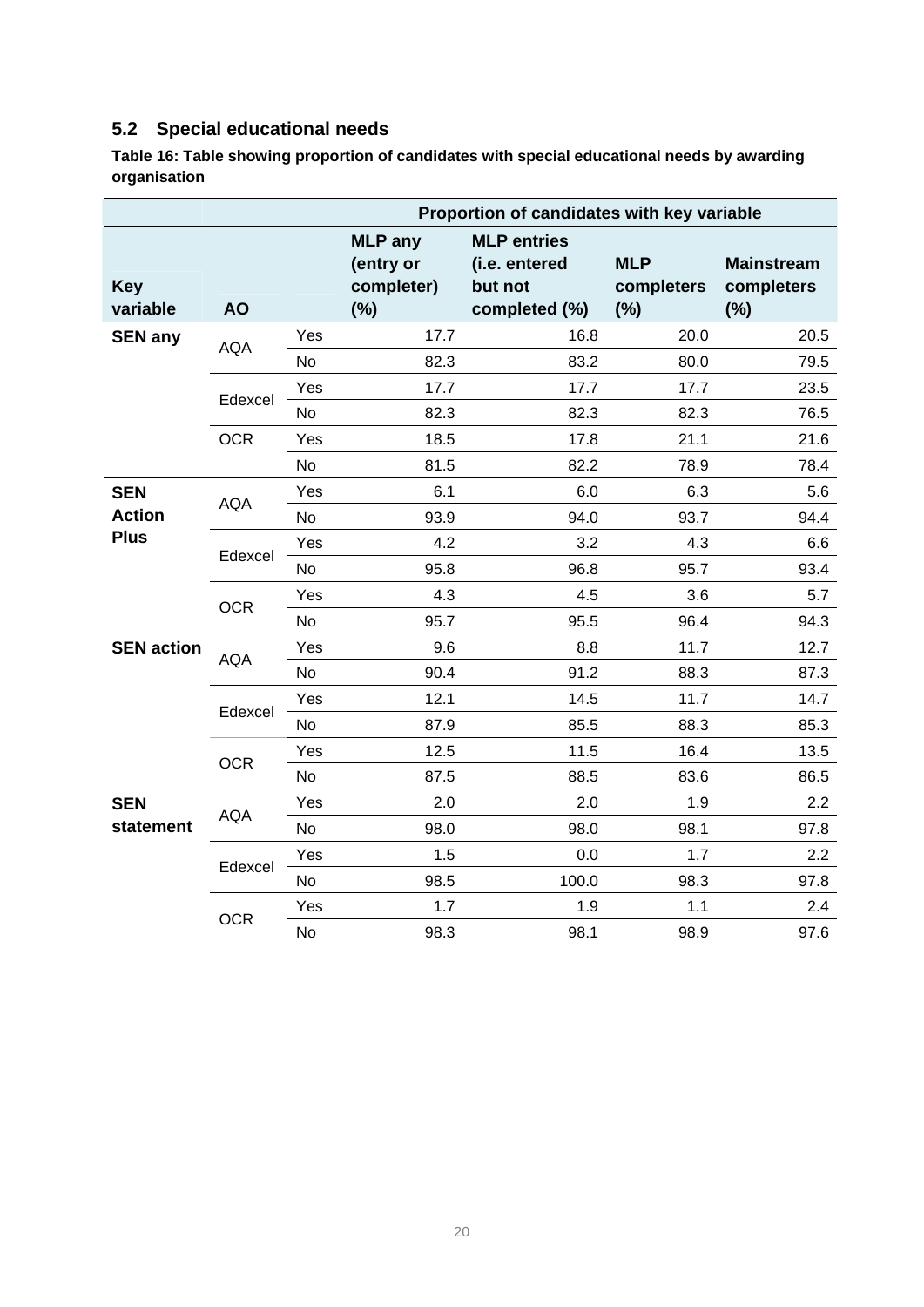# <span id="page-20-0"></span>**5.3 English not first language**

 **Table 17: Table showing proportion of candidates where English is not their first language by awarding organisation** 

|                        |            | Proportion of candidates with key variable |                                                  |                                                                    |                                 |                                           |  |
|------------------------|------------|--------------------------------------------|--------------------------------------------------|--------------------------------------------------------------------|---------------------------------|-------------------------------------------|--|
| <b>Key</b><br>variable | <b>AO</b>  |                                            | <b>MLP</b> any<br>(entry or<br>completer)<br>(%) | <b>MLP</b> entries<br>(i.e. entered<br>but not<br>completed<br>(%) | <b>MLP</b><br>completers<br>(%) | <b>Mainstream</b><br>completers<br>$(\%)$ |  |
| <b>English</b>         |            | Yes                                        | 92.1                                             | 92.6                                                               | 90.9                            | 92.1                                      |  |
| is pupil's             | <b>AQA</b> | No                                         | 7.8                                              | 7.3                                                                | 9.1                             | 7.6                                       |  |
| first                  |            | Unknown                                    | 0.1                                              | 0.2                                                                | 0.0                             | 0.3                                       |  |
| language               | Edexcel    | Yes                                        | 79.0                                             | 97.6                                                               | 76.0                            | 85.8                                      |  |
|                        |            | <b>No</b>                                  | 20.8                                             | 2.4                                                                | 23.8                            | 13.7                                      |  |
|                        |            | Unknown                                    | 0.2                                              | 0.0                                                                | 0.3                             | 0.5                                       |  |
|                        | <b>OCR</b> | Yes                                        | 93.5                                             | 93.0                                                               | 95.6                            | 90.7                                      |  |
|                        |            | <b>No</b>                                  | 6.3                                              | 7.0                                                                | 3.6                             | 8.9                                       |  |
|                        |            | Unknown                                    | 0.2                                              | 0.0                                                                | 0.8                             | 0.4                                       |  |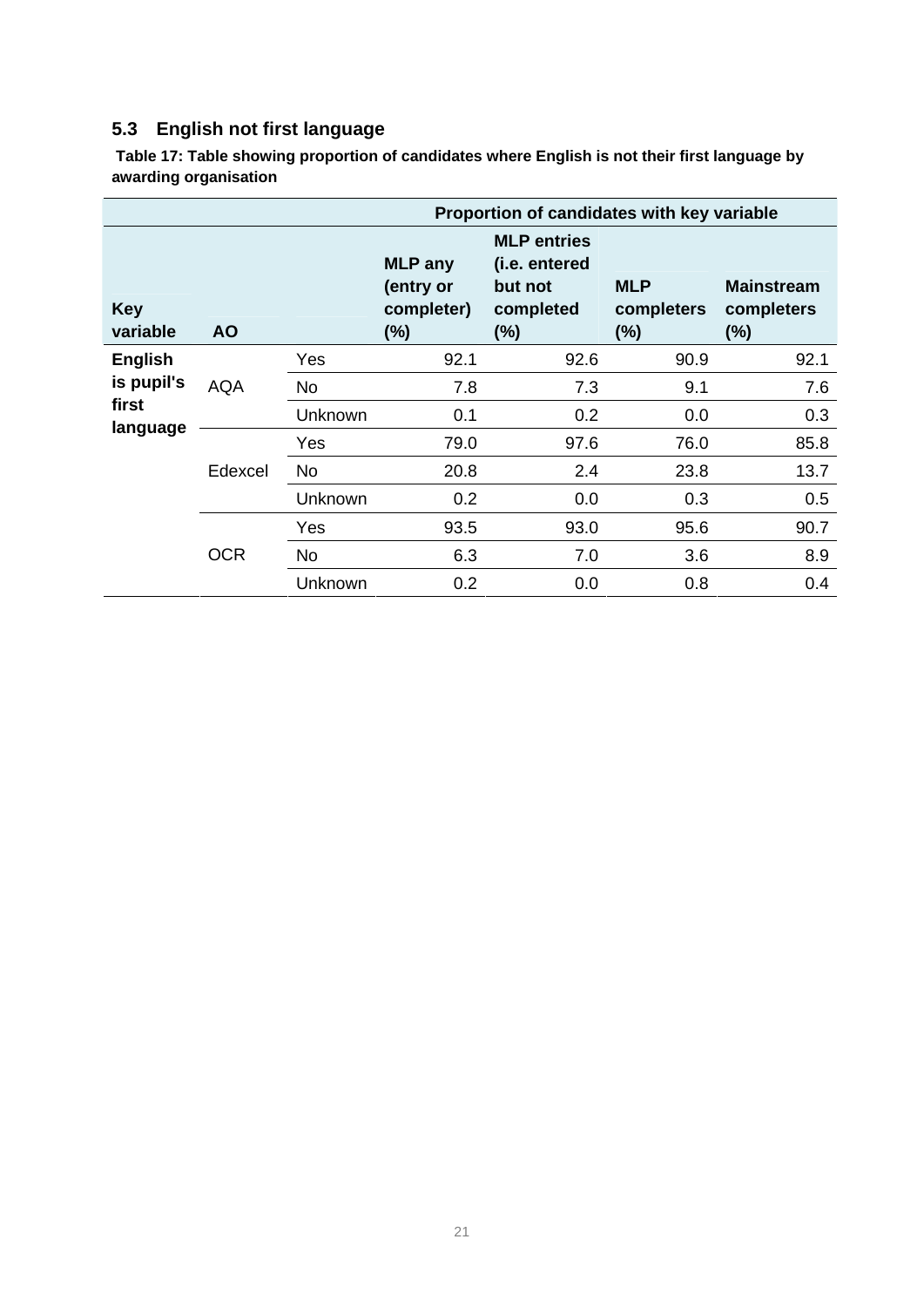# <span id="page-21-0"></span>**5.4 Ethnicity**

|                        |            | Proportion of candidates with key variable |                                                  |                                                                    |                                 |                                           |
|------------------------|------------|--------------------------------------------|--------------------------------------------------|--------------------------------------------------------------------|---------------------------------|-------------------------------------------|
| <b>Key</b><br>variable | <b>AO</b>  |                                            | <b>MLP</b> any<br>(entry or<br>completer)<br>(%) | <b>MLP</b> entries<br>(i.e. entered<br>but not<br>completed<br>(%) | <b>MLP</b><br>completers<br>(%) | <b>Mainstream</b><br>completers<br>$(\%)$ |
| <b>Ethnicity</b>       | <b>AQA</b> | Asian                                      | 4.6                                              | 3.9                                                                | 6.1                             | 6.2                                       |
|                        |            | <b>Black</b>                               | 3.8                                              | 4.1                                                                | 3.0                             | 2.1                                       |
|                        |            | Chinese                                    | 0.7                                              | 0.9                                                                | 0.3                             | 0.3                                       |
|                        |            | Mixed                                      | 2.9                                              | 3.2                                                                | 2.3                             | 2.6                                       |
|                        |            | Unclass-<br>ified                          | 1.5                                              | 1.5                                                                | 1.5                             | 1.1                                       |
|                        |            | Any<br>other<br>ethnic                     |                                                  |                                                                    |                                 |                                           |
|                        |            | group                                      | 0.5                                              | 0.5                                                                | 0.6                             | 0.6                                       |
|                        |            | White                                      | 86.0                                             | 86.0                                                               | 86.1                            | 87.1                                      |
|                        | Edexcel    | Asian                                      | 9.9                                              | 0.0                                                                | 11.6                            | 9.1                                       |
|                        |            | <b>Black</b>                               | 11.0                                             | 2.4                                                                | 12.4                            | 5.8                                       |
|                        |            | Chinese                                    | 1.0                                              | 0.0                                                                | 1.2                             | 0.4                                       |
|                        |            | Mixed<br>Unclass-                          | 4.0                                              | 3.2                                                                | 4.1                             | 3.6                                       |
|                        |            | ified                                      | 1.4                                              | 0.0                                                                | 1.6                             | 1.3                                       |
|                        |            | Any<br>other<br>ethnic                     |                                                  |                                                                    |                                 |                                           |
|                        |            | group                                      | 1.6                                              | 0.8                                                                | 1.7                             | 1.4                                       |
|                        |            | White                                      | 71.2                                             | 93.5                                                               | 67.5                            | 78.4                                      |
|                        | <b>OCR</b> | Asian                                      | 3.8                                              | 4.3                                                                | 2.0                             | 7.2                                       |
|                        |            | <b>Black</b>                               | 3.1                                              | 3.4                                                                | 1.8                             | 2.9                                       |
|                        |            | Chinese                                    | 0.3                                              | 0.4                                                                | 0.2                             | 0.3                                       |
|                        |            | Mixed                                      | 4.4                                              | 4.8                                                                | 3.3                             | 3.0                                       |
|                        |            | Unclass-<br>ified                          | 1.0                                              | 1.2                                                                | 0.3                             | 1.1                                       |
|                        |            | Any<br>other<br>ethnic                     |                                                  |                                                                    |                                 |                                           |
|                        |            | group                                      | 1.1                                              | 1.3                                                                | 0.6                             | 0.7                                       |
|                        |            | White                                      | 86.2                                             | 84.7                                                               | 91.8                            | 84.8                                      |

**Table 18: Table showing candidates ethnic background by awarding organisation**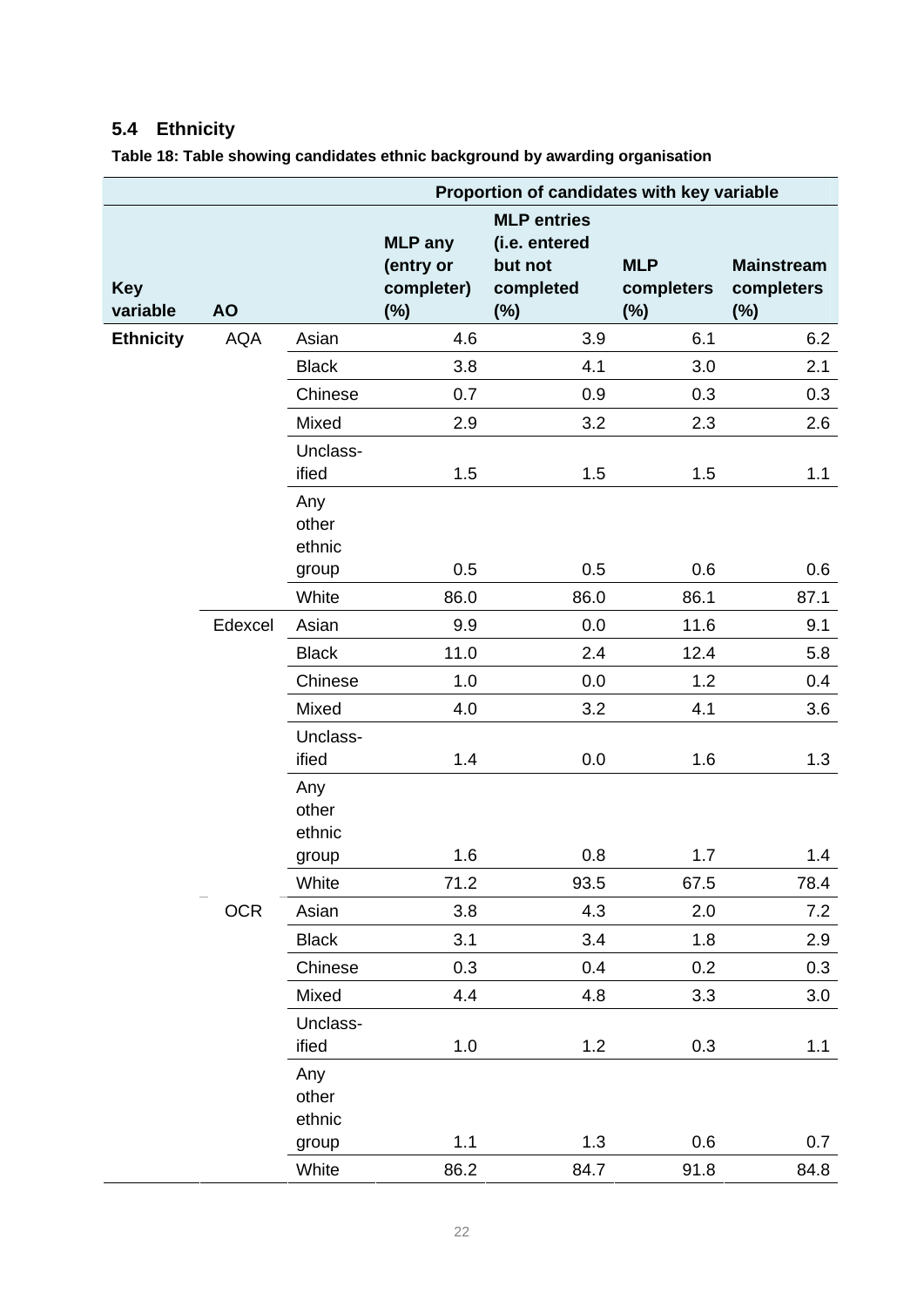### <span id="page-22-0"></span>**5.5 Gifted and talented**

**Table 19: Table showing proportion of candidates who are classed as gifted and talented by awarding organisation** 

|                                  |            |           | Proportion of candidates with key variable       |                                                                 |                                 |                                        |  |
|----------------------------------|------------|-----------|--------------------------------------------------|-----------------------------------------------------------------|---------------------------------|----------------------------------------|--|
| <b>Key</b><br>variable           | <b>AO</b>  |           | <b>MLP</b> any<br>(entry or<br>completer)<br>(%) | <b>MLP</b> entries<br>(i.e. entered<br>but not<br>completed (%) | <b>MLP</b><br>completers<br>(%) | <b>Mainstream</b><br>completers<br>(%) |  |
| <b>Gifted</b><br>and<br>talented | <b>AQA</b> | Yes       | 19.9                                             | 20.6                                                            | 18.5                            | 14.9                                   |  |
|                                  |            | <b>No</b> | 80.1                                             | 79.4                                                            | 81.5                            | 85.1                                   |  |
|                                  | Edexcel    | Yes       | 19.3                                             | 27.4                                                            | 18.0                            | 14.3                                   |  |
|                                  |            | <b>No</b> | 80.7                                             | 72.6                                                            | 82.0                            | 85.7                                   |  |
|                                  |            | Yes       | 15.1                                             | 10.7                                                            | 31.0                            | 13.9                                   |  |
|                                  | <b>OCR</b> | <b>No</b> | 84.9                                             | 89.3                                                            | 69.0                            | 86.1                                   |  |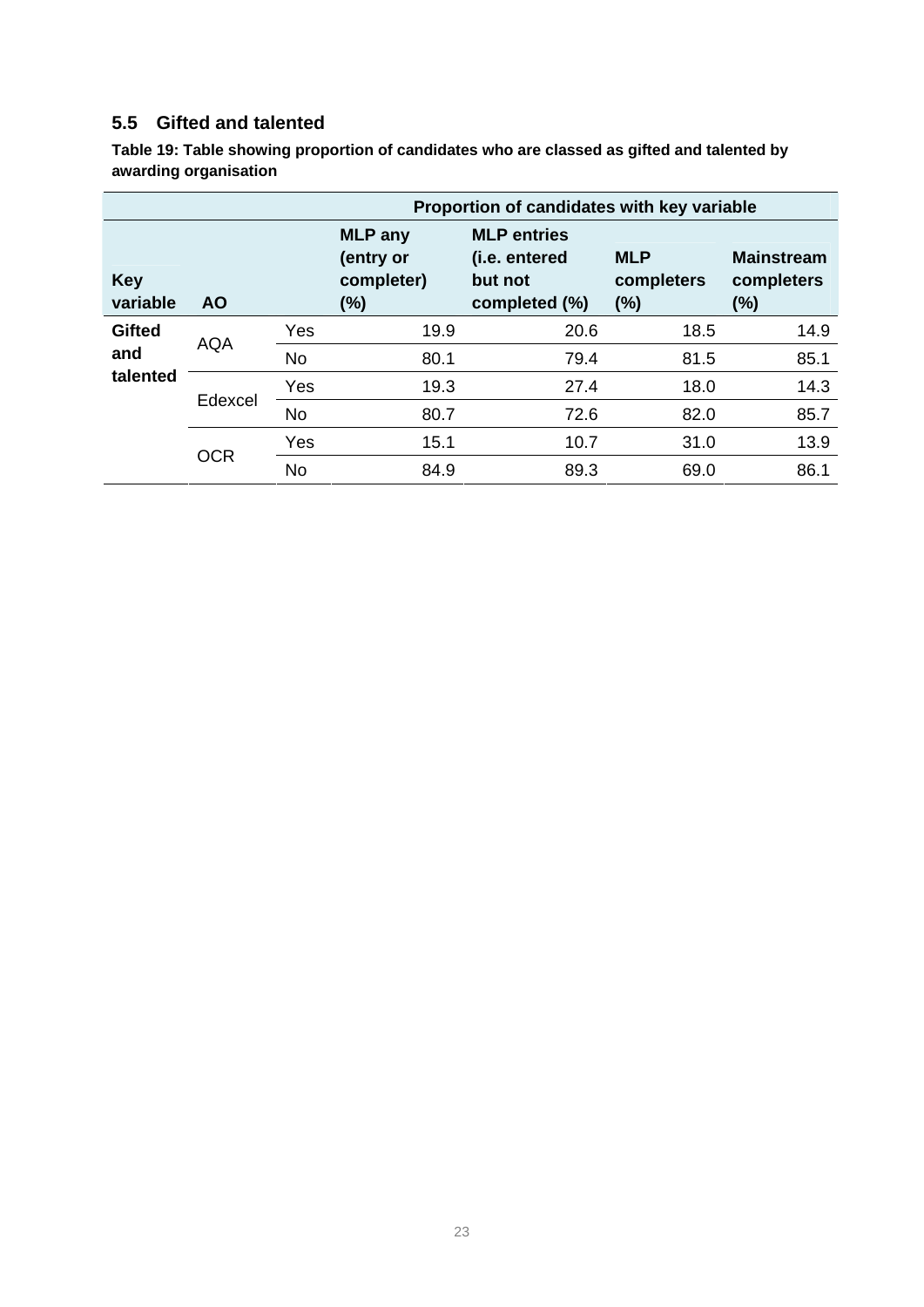# <span id="page-23-0"></span>**5.6 Regions**

|                        |              | Proportion of candidates with key variable |                                                     |                                                                       |                                    |                                           |                                                     |
|------------------------|--------------|--------------------------------------------|-----------------------------------------------------|-----------------------------------------------------------------------|------------------------------------|-------------------------------------------|-----------------------------------------------------|
| <b>Key</b><br>variable | $\mathsf{Q}$ |                                            | <b>MLP</b> any<br>(entry or<br>completer)<br>$(\%)$ | <b>MLP</b> entries<br>(i.e. entered<br>but not<br>completed<br>$(\%)$ | <b>MLP</b><br>completers<br>$(\%)$ | <b>Mainstream</b><br>completers<br>$(\%)$ | <b>Diff between</b><br><b>MLP</b> and<br>mainstream |
| Local<br>authority     |              | East<br>Midlands                           | 10.6                                                | 8.4                                                                   | 15.9                               | 13.2                                      | $-2.6$                                              |
| region                 |              | East of<br>England                         | 9.6                                                 | 10.5                                                                  | 7.6                                | 5.1                                       | 4.5                                                 |
|                        |              | London                                     | 5.0                                                 | 5.5                                                                   | 3.7                                | 4.3                                       | 0.7                                                 |
|                        |              | North East                                 | 4.3                                                 | 3.8                                                                   | 5.4                                | 9.0                                       | $-4.7$                                              |
|                        |              | <b>North</b><br>West                       | 13.5                                                | 15.5                                                                  | 8.6                                | 13.2                                      | 0.3                                                 |
|                        | AQA          | South<br>East                              | 22.1                                                | 29.1                                                                  | 5.3                                | 13.5                                      | 8.6                                                 |
|                        |              | South<br>West                              | 11.5                                                | 6.5                                                                   | 23.5                               | 12.8                                      | $-1.3$                                              |
|                        |              | West<br>Midlands                           | 5.3                                                 | 3.2                                                                   | 10.4                               | 10.1                                      | $-4.8$                                              |
|                        |              | Yorkshire<br>and the<br>Humber             | 18.2                                                | 17.5                                                                  | 19.7                               | 18.8                                      | $-0.6$                                              |
|                        |              | East<br>Midlands                           | 2.5                                                 | 0.8                                                                   | 2.8                                | 5.2                                       | $-2.7$                                              |
|                        |              | East of<br>England                         | 5.5                                                 | 0.8                                                                   | 6.3                                | 13.0                                      | $-7.5$                                              |
|                        |              | London                                     | 3.6                                                 | 3.2                                                                   | 3.7                                | 17.4                                      | $-13.8$                                             |
|                        |              | North East                                 | 8.0                                                 | 56.5                                                                  | 0.1                                | 4.0                                       | 4.0                                                 |
|                        | Edexcel      | North<br>West                              | 26.7                                                | 7.3                                                                   | 29.8                               | 16.1                                      | 10.6                                                |
|                        |              | South<br>East                              | 16.3                                                | 24.2                                                                  | 15.0                               | 15.2                                      | 1.1                                                 |
|                        |              | South<br>West                              | 15.8                                                | 4.0                                                                   | 17.7                               | 7.7                                       | 8.1                                                 |
|                        |              | West<br>Midlands                           | 21.5                                                | 3.2                                                                   | 24.4                               | 12.5                                      | 9.0                                                 |
|                        |              |                                            |                                                     |                                                                       |                                    |                                           | $-8.8$                                              |
|                        |              | Yorkshire<br>and the                       | 0.1                                                 | 0.0                                                                   | 0.1                                | 8.9                                       |                                                     |

**Table 20: Table showing local authority region of candidates by awarding organisation**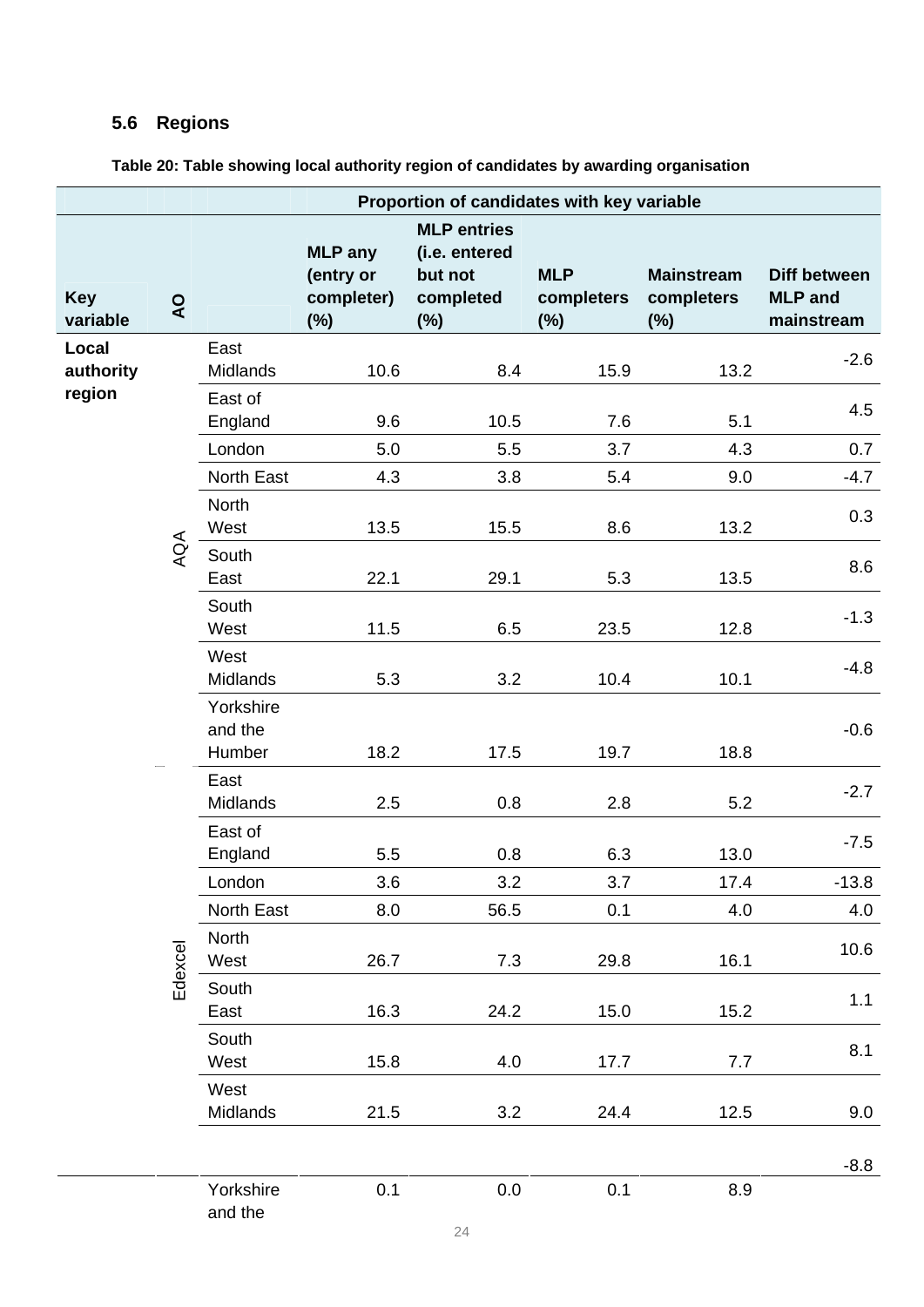|                        |                | Proportion of candidates with key variable |                                                     |                                                                       |                                    |                                           |                                              |
|------------------------|----------------|--------------------------------------------|-----------------------------------------------------|-----------------------------------------------------------------------|------------------------------------|-------------------------------------------|----------------------------------------------|
| <b>Key</b><br>variable | $\overline{Q}$ |                                            | <b>MLP</b> any<br>(entry or<br>completer)<br>$(\%)$ | <b>MLP</b> entries<br>(i.e. entered<br>but not<br>completed<br>$(\%)$ | <b>MLP</b><br>completers<br>$(\%)$ | <b>Mainstream</b><br>completers<br>$(\%)$ | Diff between<br><b>MLP</b> and<br>mainstream |
|                        |                | Humber                                     |                                                     |                                                                       |                                    |                                           |                                              |
|                        |                | East<br><b>Midlands</b>                    | 21.5                                                | 12.3                                                                  | 54.7                               | 20.4                                      | 1.1                                          |
|                        |                | East of<br>England                         | 14.2                                                | 18.2                                                                  | 0.0                                | 6.9                                       | 7.3                                          |
|                        |                | London                                     | 4.7                                                 | 6.1                                                                   | 0.0                                | 4.5                                       | 0.2                                          |
|                        |                | North East                                 | 0.9                                                 | 0.1                                                                   | 3.6                                | 10.1                                      | $-9.2$                                       |
|                        |                | <b>North</b><br>West                       | 0.1                                                 | 0.0                                                                   | 0.2                                | 9.7                                       | $-9.6$                                       |
|                        | <b>OCR</b>     | South<br>East                              | 23.7                                                | 30.3                                                                  | 0.0                                | 13.6                                      | 10.1                                         |
|                        |                | South<br>West                              | 17.7                                                | 11.1                                                                  | 41.5                               | 8.5                                       | 9.2                                          |
|                        |                | West<br><b>Midlands</b>                    | 15.5                                                | 19.8                                                                  | 0.0                                | 16.2                                      | $-0.7$                                       |
|                        |                | Yorkshire<br>and the<br>Humber             | 1.6                                                 | 2.1                                                                   | 0.0                                | 10.2                                      | $-8.6$                                       |
|                        |                |                                            |                                                     |                                                                       |                                    |                                           |                                              |